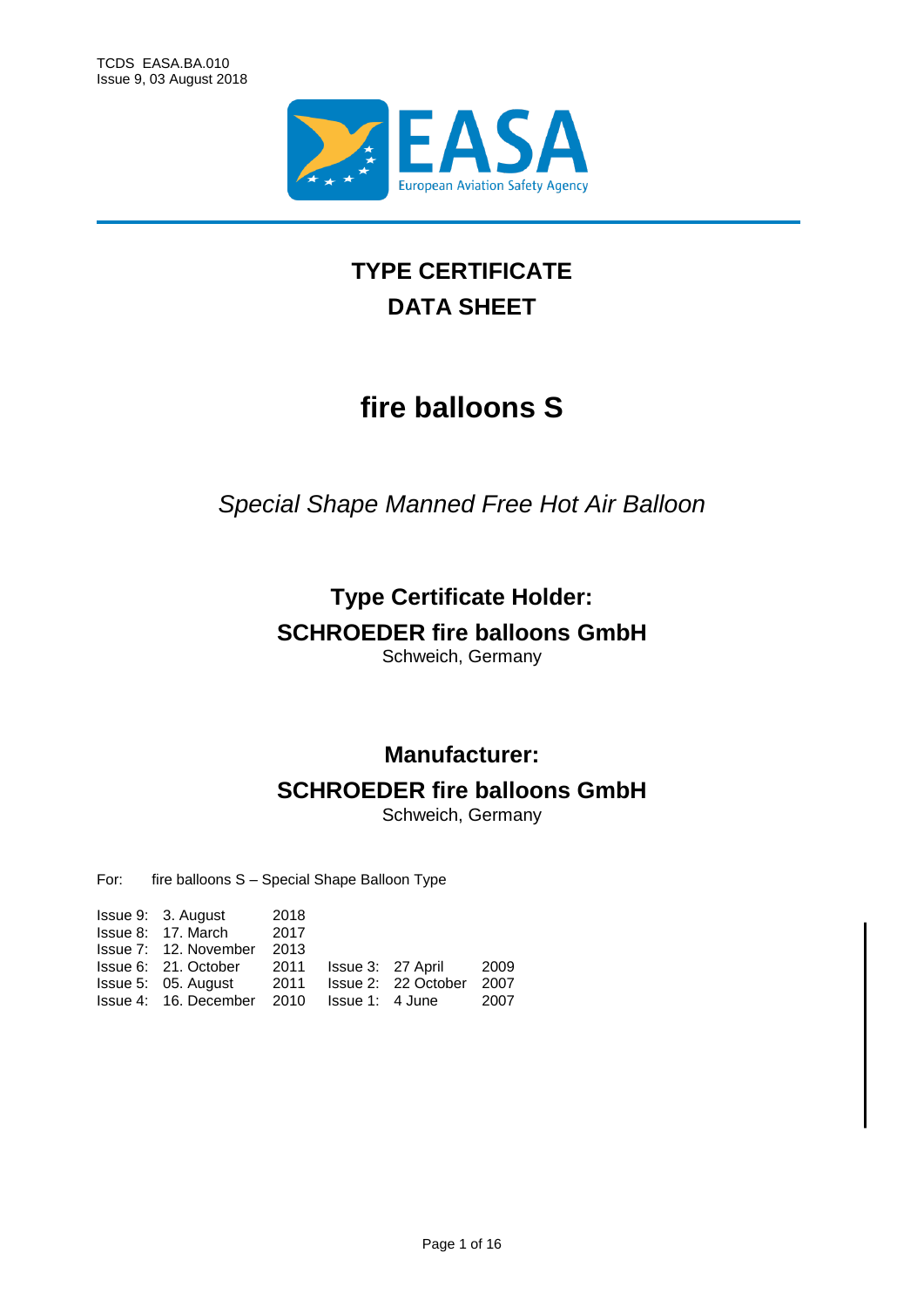# **CONTENT**

|      | SECTION 1: General, fire balloons S - Special Shape Hot Air Balloons (all) |    |
|------|----------------------------------------------------------------------------|----|
| L.   | General                                                                    | 3  |
| II.  | <b>Certification Basis</b>                                                 | 3  |
| III. | <b>Technical Characteristics and Operating Limitations</b>                 | 4  |
| IV.  | <b>Operating and Service Instructions</b>                                  | 5  |
| V.   | <b>Notes</b>                                                               | 5  |
|      | <b>SECTION 2: fire balloons S - Specific Data</b>                          |    |
|      | Table 1: Type Certification Data                                           | 6  |
|      | Table 2: Envelope Data                                                     |    |
|      | Table 3: Burner Data                                                       | 8  |
|      | Table 4: Load Frame Data                                                   | 8  |
|      | Table 5: Basket Data                                                       | 8  |
|      | Table 6: Burner, Load Frame, Basket Combination Data                       | 9  |
|      | Table 7: Flight and Maintenance Manual                                     | 9  |
|      | Table 8: Combination with other Manufacturers parts                        | 12 |
|      | Table 9: Notes specific to envelopes                                       | 12 |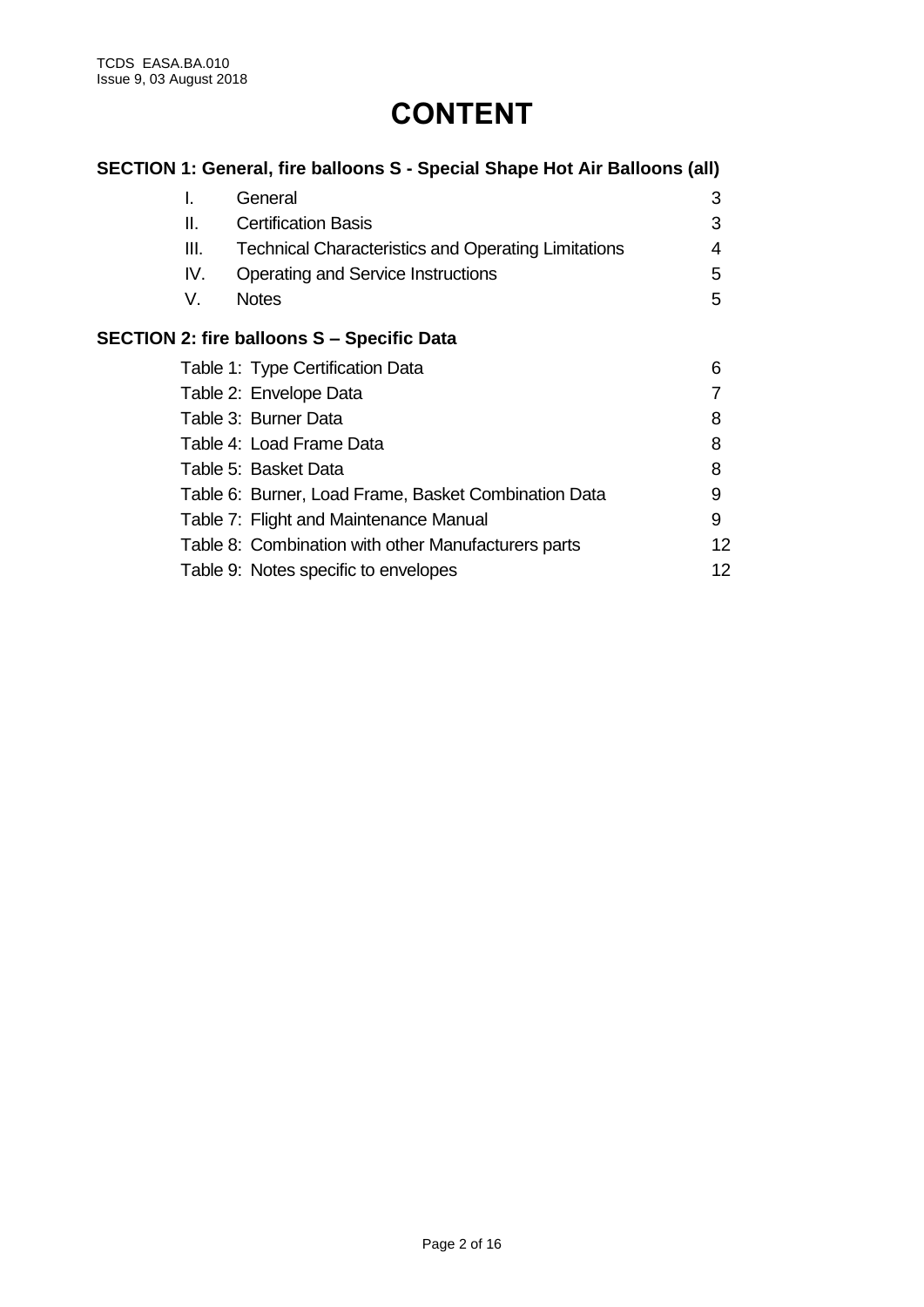#### **SECTION 1: General, fire balloons S – Special Shape Hot Air Balloons (all)**

- **I. General**
	- *Allgemeines*
	- 1. Data Sheet No. EASA.BA.010 *Kennblatt-Nr.*
	- 2. Type/Variant or Model *Baureihe*
	- 3. Airworthiness Category *Lufttüchtigkeitskategorie*
	- 4. Type Certificate Holder *Halter der Musterzulassung*
	- 5. Manufacturer *Hersteller*
	- 6. Type Certification Date *Datum der Musterzulassung*
	- 7. Application Date *Datum der Antragstellung*
	- 8. TC/TCDS History *MZ/Kennblatthistorie*

## **II. Certification Basis**

*Zulassungsbasis*

- 1. Reference Date for Determining the Applicable Requirements *Datum der Festlegung der anwendbaren Forderungen*
- 2. Certification Basis *Zulassungsbasis*
- 3. Airworthiness Requirements *Lufttüchtigkeitsforderungen*

4. Elected to Comply Requirements *Vom Antragsteller gewählte Forderungen* Issue Date: 03. August 2018 *Ausgabedatum:*

fire balloons S - Special shape hot air balloons

Standard class

SCHROEDER fire balloons GmbH Am Bahnhof 12 54338 Schweich Germany

SCHROEDER fire balloons GmbH Am Bahnhof 12 54338 Schweich Germany

see Section 2, Table 1 *vgl. Abschnitt 2, Tabelle 1*

see Section 2, Table 1 *vgl. Abschnitt 2, Tabelle 1*

The TC EASA.BA.010, issued 19 July 2005 encompassed only the "Kasper" model. The re-issued TC references to the "fire balloons S" type.

The TCDS EASA.BA.010, Issue 2 has been modified to comprise further special shape envelopes.

*Die Musterzulassung EASA.BA.010, Ausgabe 19. Juli 2005 umfasste nur die "Kasper" Baureihe. Die Wieder-Ausgabe der Musterzulassung bezieht sich auf Baureihen zum ""fire balloons S" Muster. Das Kennblatt EASA.BA.010, Ausgabe 2 wurde neu gestaltet, um weitere Sonderform-*

see Section 2, Table 1 *vgl. Abschnitt 2, Tabelle 1*

*Hüllen aufnehmen zu können.*

see Section 2, Table 1 *vgl. Abschnitt 2, Tabelle 1*

- 3.1 Luftüchtigkeitsforderungen für Heissluftballone (LFHB), Ausgabe 23. Februar 1982 *Airworthiness Requirements for Hot Air Balloons (LFHB), Issue 23 February 1982*
- 3.2 Certification Specifications for Hot Air Balloons CS-31HB, final CG9 draft 27. Feb 2003 *Zulassungsspezifikationen für Heißluftballone CS 31HB, endgültiger CG9 Entwurf vom 27. Feb. 2003*
- *3.3* Certification Specifications for Hot Air Balloons CS 31HB, issue February 2009 *Zulassungsspezifikationen für Heißluftballone CS 31HB, Ausgabe Februar 2009*

For details see Section 2, Table 1 *Weitere Einzelheiten vgl. Abschnitt 2, Tabelle 1*

- 4.1 Amendatory requirements for a registration in the category "Commercial Operation" *Ergänzende Forderungen für eine Verkehrszulassung in der Kategorie "gewerblicher Verkehr"*
- 4.2 "Additional requirements for take-off devices for hot air and gas balloons", LBA endorsement I 431-523.2/88, 28. June 1988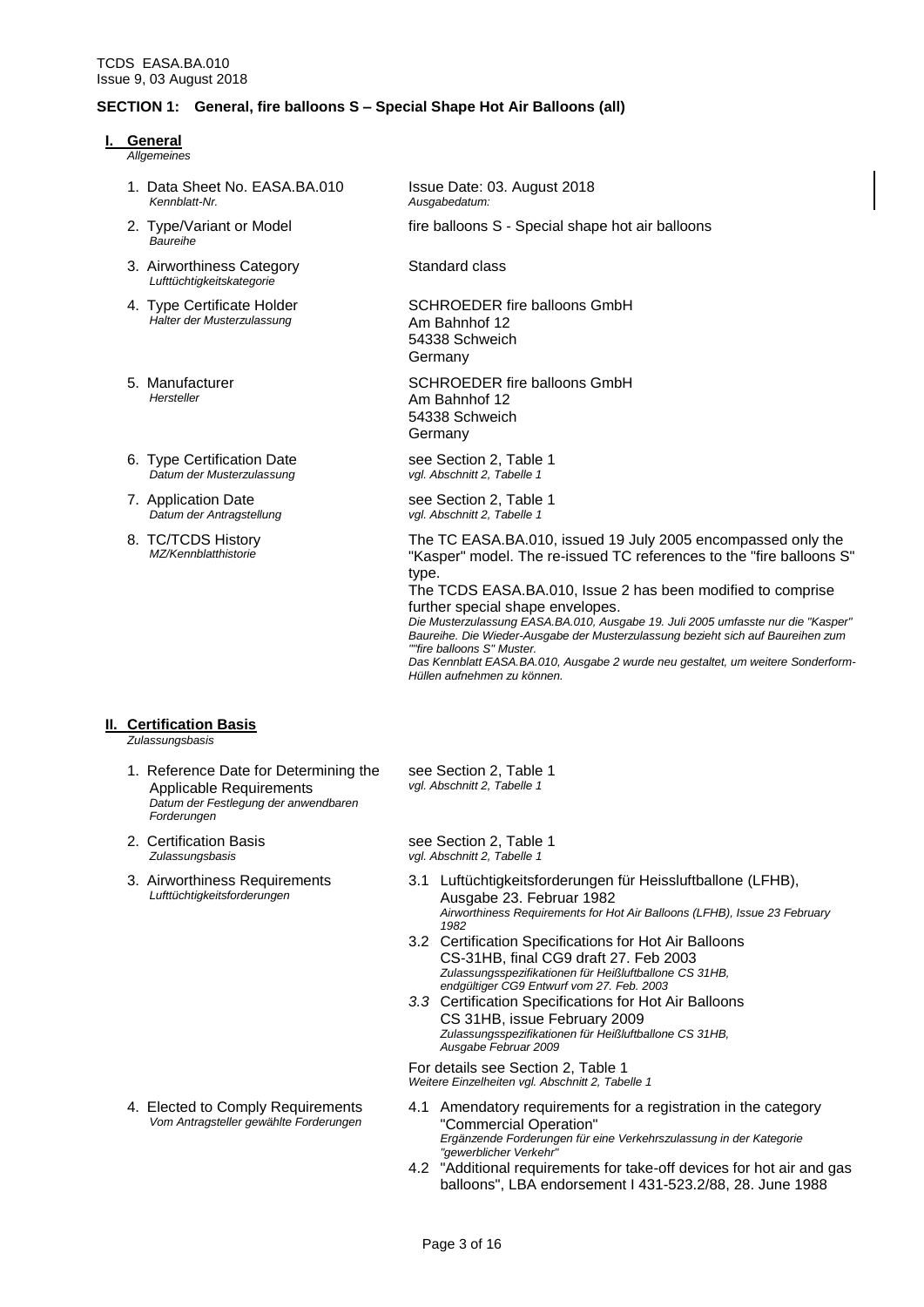*"Zusätzliche Forderungen für Starthilfevorrichtungen für Heißluft- bzw. Gasballone", LBA-Vermerk I 431-523.2/88, 28. Juni 1988*

4.3 Certification Specifications for Hot Air Balloons CS-31HB, Amendment 1, 5 December 2011 for burner FB 7 *Zulassungsspezifikation für Heißluftballone CS 31HB, Änderung 1, 5. Dezember 2011, für Benner FB 7* 

For details see Section 2, Table 1 *Weitere Einzelheiten vgl. Abschnitt 2, Tabelle 1*

| 5. Special Conditions<br>Sonderforderungen                                    | none<br>keine |
|-------------------------------------------------------------------------------|---------------|
| 6. Exemptions<br>Ausnahmen                                                    | none<br>keine |
| 7. Equivalent Level of Safety Findings<br>Nachweise gleichwertiger Sicherheit | none<br>keine |

# **III. Technical Characteristics and Operational Limitations**

*Technische Merkmale und Betriebsgrenzen*

- 1. Type Design Definition *Baumerkmale*
- 2. Description/Dimensions *Beschreibung/Abmessungen*

Drawing list fire balloons in combination with envelope specific overview drawing and material list, and approved subsequent supplements and changes; see Section 2, Table 2 *Zeichnungsliste fire balloons in Verbindung mit hüllenspezifischer Übersichtszeichnung und Materialliste, sowie anerkannte nachfolgende Ergänzungen und Änderungen, vgl. Abschnitt 2, Tabelle 2*

Manned free special shape hot air balloon *Bemannter Heißluft Freiballon als Sonderform*

#### 2.1 Envelope *Hülle*

Special shape with a total envelope volume of approx. 2,600- 4,300 m<sup>3</sup>; partly with additional internal fabric formers, tapes and lines; conventional envelope materials, vertical and horizontal tapes; breather holes in artwork appendices; conventional parachute valve, turning valves; see Section 2, Table 2 *Sonderform mit einem Gesamthüllenvolumen von ca. 2.600-4.300 m³; teilweise mit zusätzlichen internen Stoffspanten, Gurten und Leinen; herkömmliche Materialien, vertikale und horizontale Lastbänder; Belüftungsöffnungen in den Anbauten; herkömmliches Parachuteventil, Drehventile; vgl. Abschnitt 2, Tabelle 2*

#### 2.2 Burners

*Brenner*

Conventional propane burners. Double burner FB 6 consists of separate burner units; see Section 2, Table 3 *Herkömmliche Propanbrenner. Doppelbrenner FB 6 besteht aus einzelnen Brennereinheiten; vgl. Abschnitt 2, Tabelle 3*

2.3 Load frames

*Lastrahmen* Square stainless steel load frames with mechanical height adjustment or cantilever burner with gas spring height adjustion;

see Section 2, Table 4 *Quadratische Edelstahl-Lastrahmen mit mechanischer Höhenverstellung oder Brenner-Kragarm mit Gasdruckfeder-Verstellung; vgl. Abschnitt 2, Tabelle 4*

2.4 Baskets *Körbe*

> Conventional wicker baskets with solid floor; see Section 2, Table 5. Optional take-off device harness integrated in basket wall. The maximum basket payload as well as the maximum take-off mass is listed in the data matrix of the Flight Manual *Herkömmlich geflochtener Korb mit festem Boden; vgl. Abschnitt 2, Tabelle 5. Wahlweise in Korbwand eingearbeitetes Starthilfegeschirr. Die maximale Korbzuladung sowie die maximale Startmasse sind der Datenmatrix im Flughandbuch zu entnehmen*

- 1 Indicator for the limit temperature of the envelope *Grenztemperaturanzeige der Hülle*
- 1 Pressure gauge for each burner *Druckanzeige für jeden Brenner*
- 1 Remaining quantity gauge for each gas cylinder *Restmengenanzeige für jeden Druckgasbehälter*
- 3. Minimum Equipment *Mindestausrüstung*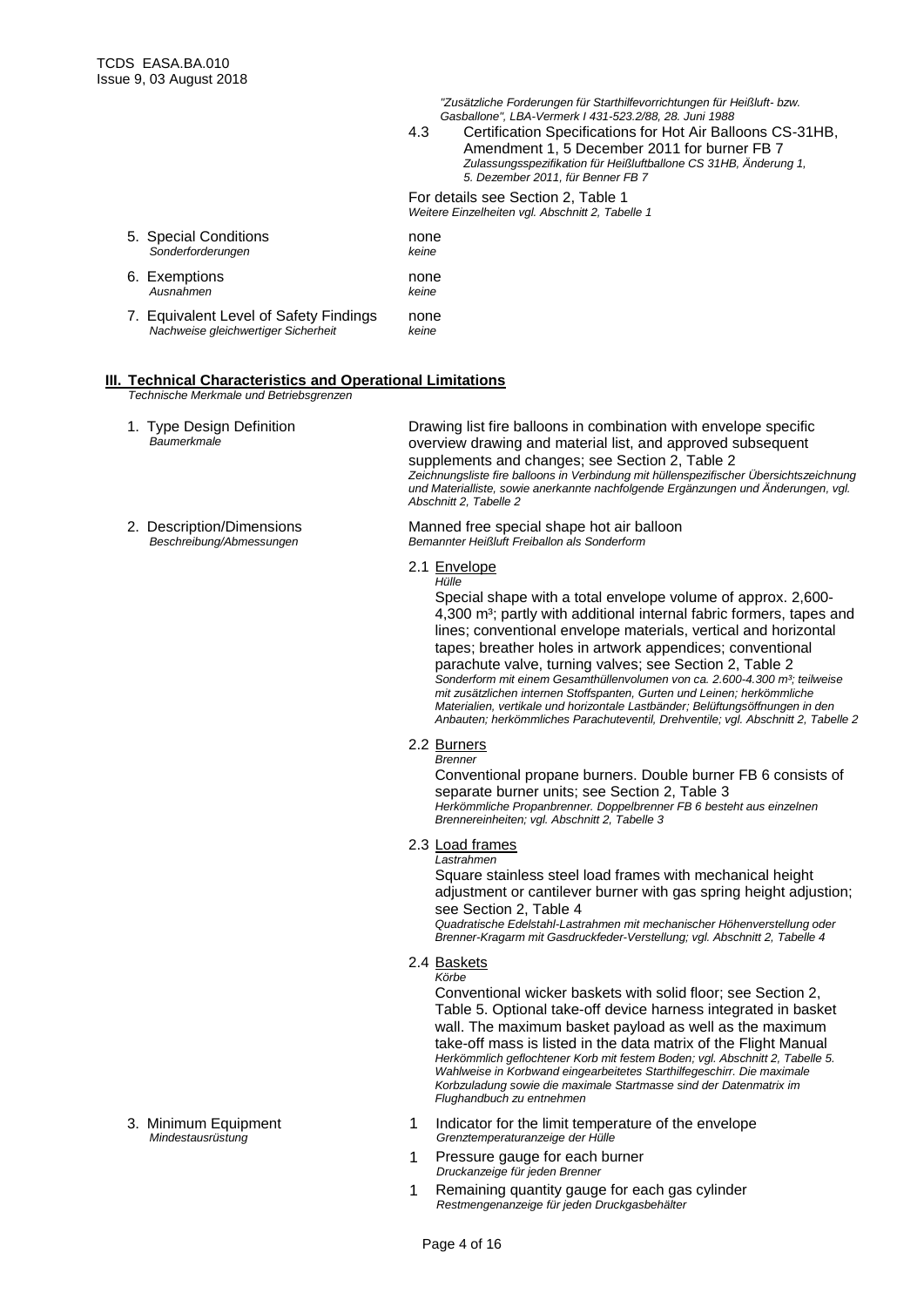- 4. Occupants *Insassen*
- 5. Maximum Mass *Höchstmasse*
- 6. Life Limit Parts *Lebensdauerbegrenzte Teile*
- 7. Envelope Temperature *Hüllentemperatur*

#### **IV. Operating and Service Instructions** *Betriebs- und Instandhaltungsanweisungen*

- 1. Operating Instructions *Betriebsanweisungen*
- 2. Service Instructions *Instandhaltungsanweisungen*
- 1 Altimeter *Höhenmesser*
- 1 Rate of climb/descent indicator (variometer) *Variometer*

Minimum crew: 1 pilot The maximum number of occupants is listed in the data matrix of the Flight Manual *Mindestbesatzung: 1 Pilot Die maximale Korbzuladung ist der Datenmatrix im Flughandbuch zu entnehmen*

See Section 2, Table 2 *Vgl. Abschnitt 2, Tabelle 2*

see Maintenance Manual *siehe Wartungshandbuch*

Maximum 110 °C (230 °F)

Unless otherwise stated under Section 2, Table 7: Wenn nicht in Section 2, Tabelle 7 anders festgelegt

Flight Manual fire balloons, issue November 2001 including envelope specific supplemental pages; in each case in its effective issue as well as approved subsequent supplements and changes *Flughandbuch fire balloons, Ausgabe November 2001 mit hüllenspezifischen Ergänzungsseiten; jeweils in aktueller Ausgabe sowie nachfolgende anerkannte Ergänzungen und Änderungen*

Maintenance Manual fire balloons, issue January 1987, including envelope specific supplemental pages; in each case in its effective issue as well as approved subsequent supplements and changes *Wartungshandbuch fire balloons GmbH, Ausgabe 1987 mit hüllenspezifischen Ergänzungsseiten; jeweils in aktueller Ausgabe sowie nachfolgende anerkannte Ergänzungen und Änderungen*

Maintenance Manual Schroeder fire balloons GmbH, Issue 1, Change 0, October 2011, and subsequent changes and supplements; Applicability: Sky Heart, Pig 30, Pig 36, Sunflower 36 and Special Shapes type-certified from October 2011, each only in configuration with burner FB 6 and FB 7; refer to Maintenance Manual Annex 1 concerning 'out of production' components *Wartungshandbuch Schroeder fire balloons GmbH, Ausgabe 1, Änderung 0, Oktober 2011, und nachfolgende Änderungen und Ergänzungen; Anwendbarkeit: Sky Heart, Pig 30, Pig 36, Sunflower 36 und Sonderformen mit Musterzulassung ab Oktober 2011, jeweils nur in Konfigurationen mit Brenner FB 6 oder FB 7; vgl. Wartungshandbuch Anhang 1 betreffend Komponenten, die nicht mehr hergestellt werden* 

#### **V. Notes**

*Bemerkungen*

- 1. Manufacturing is confined to industrial production *Herstellung nur im Industriebau zulässig*
- 2. Some envelope models are limited to serial numbers; see Section 2, Table 1 *Einige Hüllenbaureihen sind auf Werknummern beschränkt; vgl. Abschnitt 2, Tabelle 1*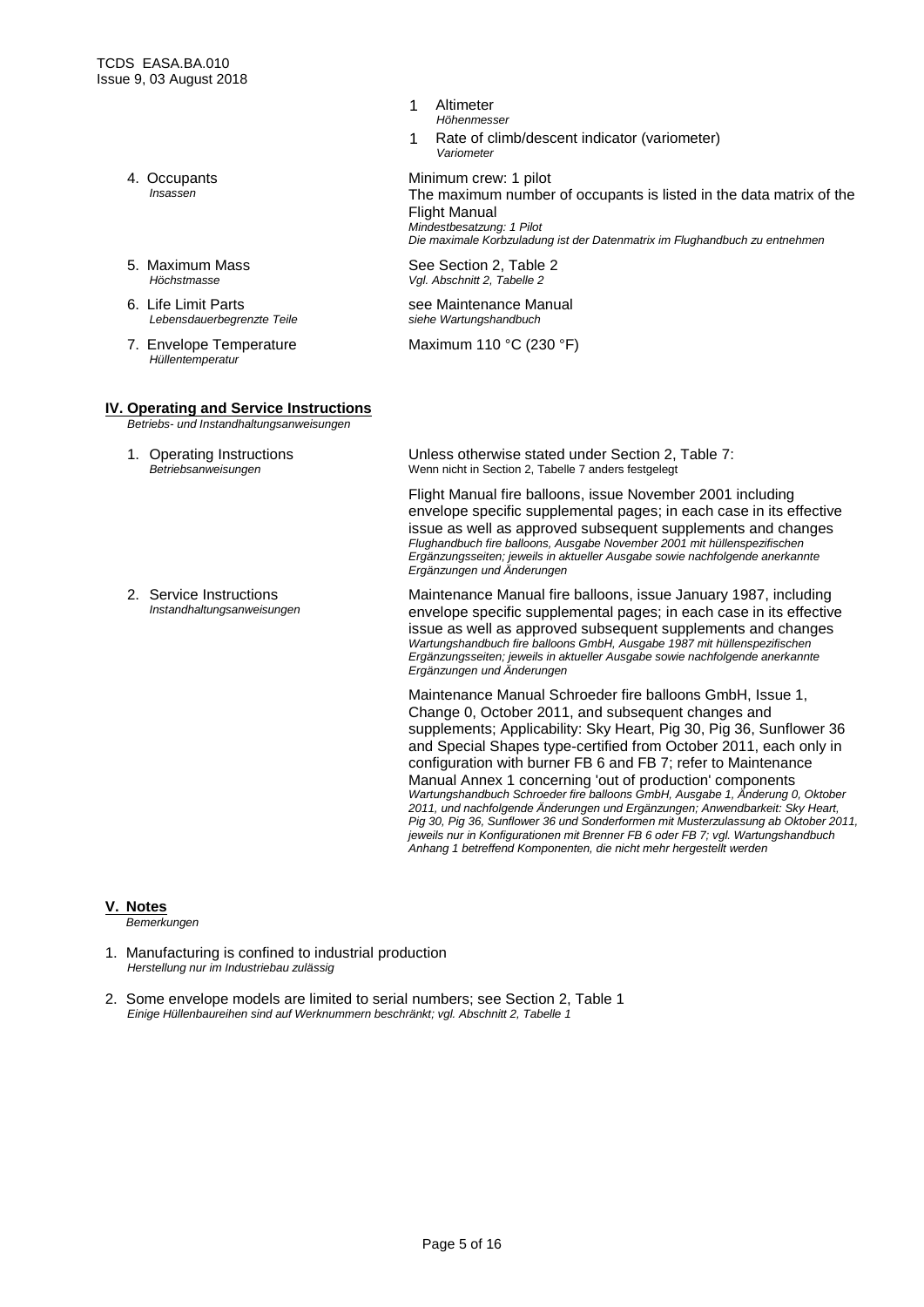# **SECTION 2: fire balloons S - model specific data**

Table 1: Type Certification Data

| Envelope<br>Hülle | Application<br>Antrag | <b>Certification basis</b><br>Zulassungsbasis | Airworthiness code<br>Lufttüchtigkeitsforderung | $II.4-7$         | Certification<br>Zulassung | <b>Remarks</b><br>Bemerkungen                                              |
|-------------------|-----------------------|-----------------------------------------------|-------------------------------------------------|------------------|----------------------------|----------------------------------------------------------------------------|
| <b>Teekanne</b>   | 02.Feb.1988           | I 431-8028/88<br>09.Feb.1988                  | LFHB, 23 Feb 1982<br>LFHB, 23 Feb. 1982         | $-/-$            | 14 Apr 1988                | initial data sheet: LBA<br>8028; §41 Abs. 2<br>LuftGerPO; s/n 30<br>only   |
| <b>Teefix</b>     | 18.Apr.1988           | 1431-8028/88<br>04. Apr. 1988                 | LFHB, 23 Feb 1982<br>LFHB, 23 Feb. 1982         | $-/-$            | 3 May 1988                 | initial data sheet: LBA<br>8028a; §41 Abs. 2<br>LuftGerPO; s/n 31<br>only  |
| Ottifant          |                       | 19. Mai 1988   431-8029/88<br>03. Juni 1988   | LFHB, 23 Feb 1982<br>LFHB, 23 Feb. 1982         | II.4.1<br>II.4.2 | 30 Dec 1988                | initial data sheet: LBA<br>8029                                            |
| <b>Gutfried</b>   |                       | 20.Apr. 1989   431-8030/89<br>10. Mai 1989    | LFHB, 23 Feb 1982<br>LFHB, 23 Feb. 1982         | II.4.1<br>II.4.2 | 2 Nov 1989                 | initial data sheet: LBA<br>8030; §41 Abs. 2<br>LuftGerPO; s/n 64<br>only   |
| <b>Bierglas</b>   | 06.Juli 1990          | 1431-8034/90<br>16. Juli 1990                 | LFHB, 23 Feb 1982<br>LFHB, 23 Feb. 1982         | II.4.1<br>II.4.2 | 30 Nov 1990                | initial data sheet: LBA<br>8034                                            |
| Kopfhörer         |                       | 10.Apr.1992   431-8039/92<br>15.Juni 1992     | LFHB, 23 Feb 1982<br>LFHB, 23 Feb. 1982         | II.4.1<br>II.4.2 | 15 Jun 1992                | initial data sheet: LBA<br>8039; §41 Abs. 2<br>LuftGerPO; s/n 262<br>only  |
| Erdbeere          |                       | 25.Aug.1992   1431-8041/92<br>03. Aug. 1992   | LFHB, 23 Feb 1982<br>LFHB, 23 Feb. 1982         | II.4.1<br>II.4.2 | 19 Oct 1992                | initial data sheet: LBA<br>8041                                            |
| Katze             | 25.Aug.1992           | 1431-8042/92<br>07.Aug.1992                   | LFHB, 23 Feb 1982<br>LFHB, 23 Feb. 1982         | II.4.1<br>II.4.2 | 25 Sept 1992               | initial data sheet: LBA<br>8042; §41 Abs. 2<br>LuftGerPO; s/n 305<br>only  |
| Kater             | 10.Nov.1992           | 431-8042a/92<br>20.Nov.1992                   | LFHB, 23 Feb 1982<br>LFHB, 23 Feb. 1982         | II.4.2           | 19 Nov 1992                | initial data sheet: LBA<br>8042A; §41 Abs. 2<br>LuftGerPO; s/n 311<br>only |
| Pinguin           | 25.Mai 1993           | 1431-8045/93<br>01.Juni 1993                  | LFHB, 23 Feb 1982<br>LFHB, 23 Feb. 1982         | II.4.2           | 11 Aug 1998                | initial data sheet: LBA<br>8045                                            |
| Vase              | 22.März<br>1995       | I 431-8058/95<br>23. März 1995                | LFHB, 23 Feb 1982<br>LFHB, 23 Feb. 1982         | II.4.2           | 10 Jul 1995                | initial data sheet: LBA<br>8058                                            |
| Kopf              |                       | 11.Nov.1996   1431-8067/96<br>18. Nov. 1996   | LFHB, 23 Feb 1982<br>LFHB, 23 Feb. 1982         |                  | II.4.2 16 Jan 1997         | initial data sheet: LBA <br>8067                                           |
| <b>Maus</b>       | 13. Mai 1997          | 1431-8071/97<br>15.Mai 1997                   | LFHB, 23 Feb 1982<br>LFHB, 23 Feb. 1982         | II.4.2           | 14 Oct 1997                | initial data sheet: LBA<br>8071; §41 Abs. 2<br>LuftGerPO; s/n 614<br>only  |
| Lefax             | 10.Juni 1997          | 1431-8072/97<br>13.Juni 1997                  | LFHB, 23 Feb 1982<br>LFHB, 23 Feb. 1982         | II.4.2           | 3 Sep 1997                 | initial data sheet: LBA<br>8072                                            |
| Gasflasche        | 27 Aug 1998           | M332-8073/98.1,<br>8 Sep 1998                 | LFHB, 23 Feb 1982<br>LFHB, 23 Feb. 1982         | II.4.2           | 27 Nov 1998                | initial data sheet: LBA<br>8073                                            |
| Gasbehälter       | 23 Apr 2001           | M332-8073a,<br>27 Apr 2001                    | LFHB, 23 Feb 1982<br>LFHB, 23 Feb. 1982         | II.4.2           | 19 Jul 2001                | initial data sheet: LBA<br>8073A                                           |
| Schwartau         | 23 Apr 1999           | M332-8077/99<br>27Apr.1999                    | LFHB, 23 Feb 1982<br>LFHB, 23 Feb. 1982         | II.4.2           | 27 May 1999                | initial data sheet: LBA<br>8077; §41 Abs. 2<br>LuftGerPO; s/n 731<br>only  |
| Auto              |                       | 28. Mai 1999   M331-8078/99<br>02.Juni 1999   | LFHB, 23 Feb 1982<br>LFHB, 23 Feb. 1982         | II.4.2           | 16 Nov 1999                | initial data sheet: LBA<br>8078                                            |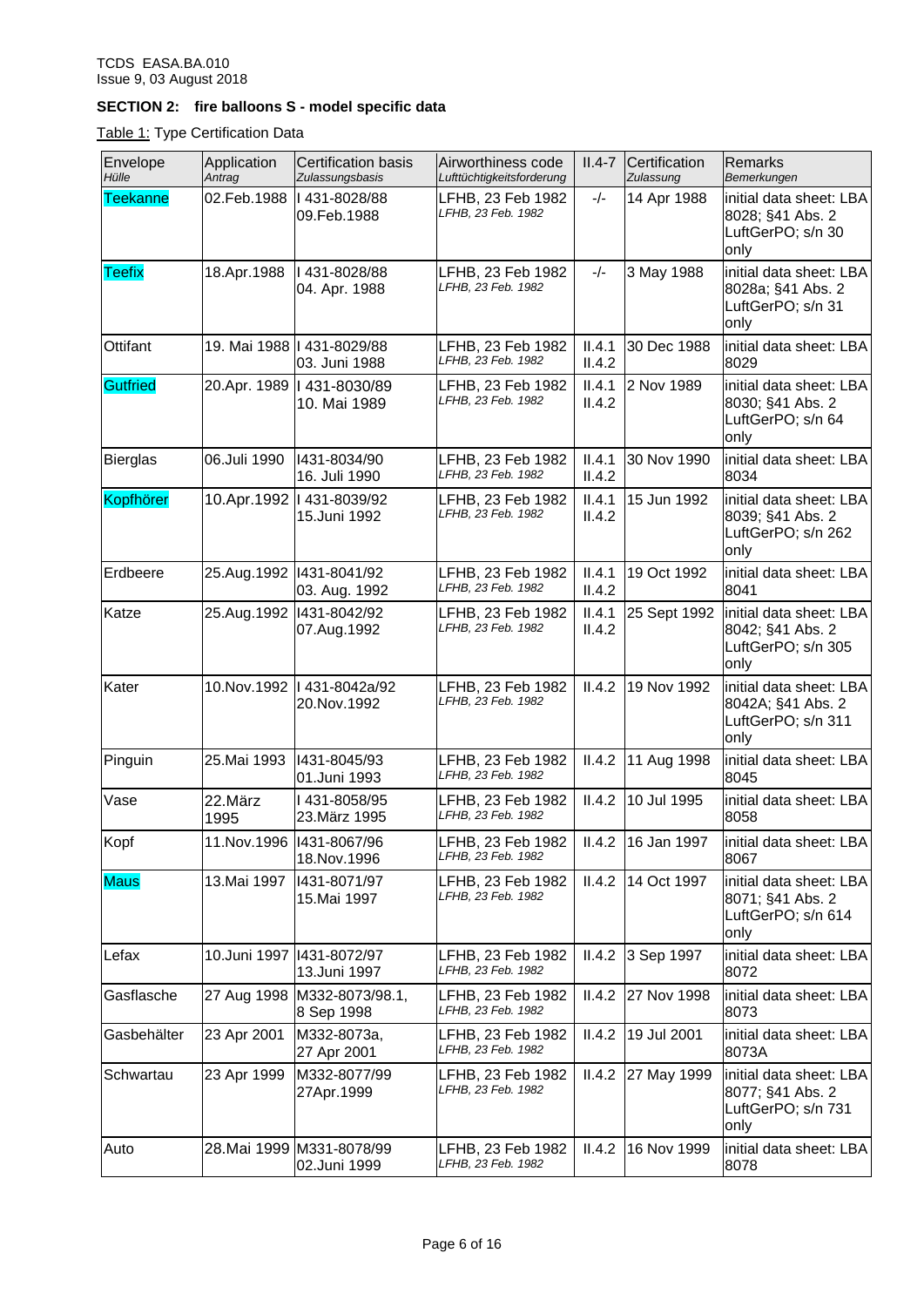| Envelope<br>Hülle | Application<br>Antrag | Certification basis<br>Zulassungsbasis        | Airworthiness code<br>Lufttüchtigkeitsforderung                                                                          | $II.4-7$ | Certification<br>Zulassung | Remarks<br>Bemerkungen                         |
|-------------------|-----------------------|-----------------------------------------------|--------------------------------------------------------------------------------------------------------------------------|----------|----------------------------|------------------------------------------------|
| Clown-Kopf        |                       | 25 Sep 2002 M332-8083, 27 Sep<br>2002         | LFHB, 23 Feb 1982<br>LFHB, 23 Feb. 1982                                                                                  | II.4.2   |                            | 16 Dec 2002  initial data sheet: LBA<br>8083   |
| Kasper            |                       | 12 Nov 2003 CRI A-01, Issue 2,<br>16 Apr 2004 | $CS$ 31HB, final CG9 $\left  - \right $<br>draft 27 Feb 2003<br>CS 31HB, endqültiger<br>CG9 Entwurf vom 27.<br>Feb. 2003 |          | 11 Jul 2005                | $-/-$                                          |
| <b>Sky Heart</b>  | 11 Apr 2008           | CRI A-01, Issue 1,<br>18 Dec 2008             | $CS$ 31HB, final CG9 $\left -\right $<br>draft 27 Feb 2003<br>CS 31HB, endgültiger<br>CG9 Entwurf vom 27.<br>Feb. 2003   |          | 18 Dec 2008 -/-            |                                                |
| Cat               | 11 Jun 2009           | CRI A-01, Issue 1,<br>23 Jun 2009             | LFHB, 23 Feb 1982  II.4.2<br>LFHB, 23 Feb. 1982                                                                          |          |                            | 24 Jun 2009   initial data sheet: LBA<br>8042  |
| <b>Pig 30</b>     | 30 Apr 2010           | CRI A-01, Issue 1, 3<br>Dec 2010              | ICS 31HB, Feb 2009 -/-<br>CS 31HB, Feb. 2009                                                                             |          | 16 Dec 2010 -/-            |                                                |
| Pig 36            | 7 Dec 2010            | CRI A-01, Issue 1,<br>15 Dec 2010             | CS 31HB, Feb 2009 -/-<br>CS 31HB, Feb. 2009                                                                              |          | 16 Dec 2010 -/-            |                                                |
| Sunflower 36      | 21 Mar 2011           | CRI A-01, Issue 2, 1<br>Jun 2011              | CS 31HB, Feb 2009 - /-<br>CS 31HB, Feb. 2009                                                                             |          | 5 Aug 2011                 | $-/-$                                          |
| Euter             | 25. Jul. 2018         |                                               | CS-31HB Amdt.1<br>Dez.2011                                                                                               |          |                            | Add-on envelope<br>based on fire balloons<br>G |

# Table 2: Envelope Data

| Envelope<br>Hülle | Volume [m <sup>3</sup> ]<br>Volumen | MTOM [kg]<br>max Startmasse] | Envelope mass [kg]<br>Hüllenmasse | Type design<br><b>Baumerkmale</b>            | Remarks<br>Bemerkungen |
|-------------------|-------------------------------------|------------------------------|-----------------------------------|----------------------------------------------|------------------------|
| Teekanne          | $3 - 200$                           | 975                          | 154                               | Drawing-n°. 100.1 u.<br>100.2 "Teekanne"     | $-/-$                  |
| <b>Teefix</b>     | $3 - 200$                           | 975                          | 153                               | Drawing-n°. 100.1 u.<br>100.2 "Teekanne"     | $-/-$                  |
| Ottifant          | 3.100                               | 975                          | 144                               | Drawing-n°. 100.3<br>"Ottifant"              | $-/-$                  |
| Gutfried          | 3.000                               | 910                          | 188                               | Drawing-n°. 100.4<br>"Gutfried"              | $-/-$                  |
| <b>Bierglas</b>   | 2.650                               | 850                          | 106                               | Drawing-n°. 100.8<br>"Bierglas"              | $-/-$                  |
| Kopfhörer         | 3.600                               | 1040                         | 147                               | Drawing-n°. 100.9<br>"Kopfhörer"             | $-/-$                  |
| Erdbeere          | 2.600                               | 820                          | 126                               | Drawing-n°. 100.11<br>"Erdbeere"             | $-/-$                  |
| Katze             | 3.000                               | 910                          | 149                               | Drawing-n°. 100.10<br>"Katze"                | $-/-$                  |
| Kater             | 3.000                               | 910                          | 149                               | Drawing-n°. 100.10<br>"Katze"                | $-/-$                  |
| Pinguin           | $3 - 800$                           | 1.200                        | 214                               | Drawing-n°. 100.12<br>"Pinguin"              | $-/-$                  |
| Vase              | $3 - 200$                           | 910                          | 178                               | Drawing-n°. 100.14<br>"Vase"                 | $-/-$                  |
| Kopf              | 3.300                               | 1.040                        | 220                               | Drawing-n°. 100.15<br>"Kiekeboe"             | $-/-$                  |
| Maus              | 2.600                               | 820                          | 286                               | Sonderbauform<br>"Maus" 24/24"               | $-/-$                  |
| Lefax             | 3.600                               | 1.040                        | 246                               | Übersichtsplan<br>"Lefax" 36/24 (6<br>pages) | $-/-$                  |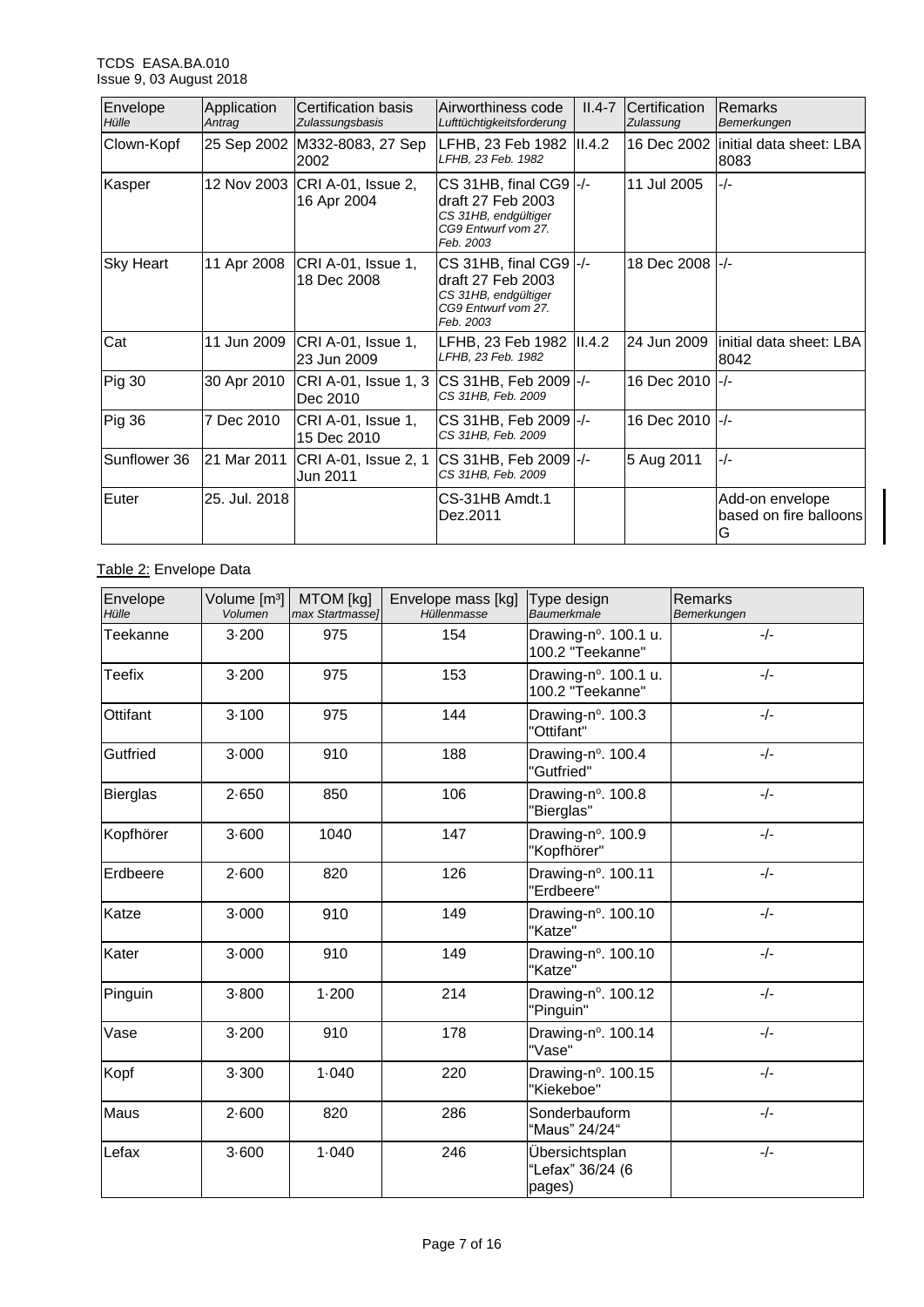| Envelope<br>Hülle | Volume [m <sup>3</sup> ]   MTOM [kg]<br>Volumen | max Startmassel | Envelope mass [kg] Type design<br>Hüllenmasse | Baumerkmale                                   | <b>IRemarks</b><br>Bemerkungen |
|-------------------|-------------------------------------------------|-----------------|-----------------------------------------------|-----------------------------------------------|--------------------------------|
| <b>Gasflasche</b> | 3.000                                           | 910             | 220                                           | Drawing-n $^{\circ}$ . 100.15<br>"Gasflasche" | -1-                            |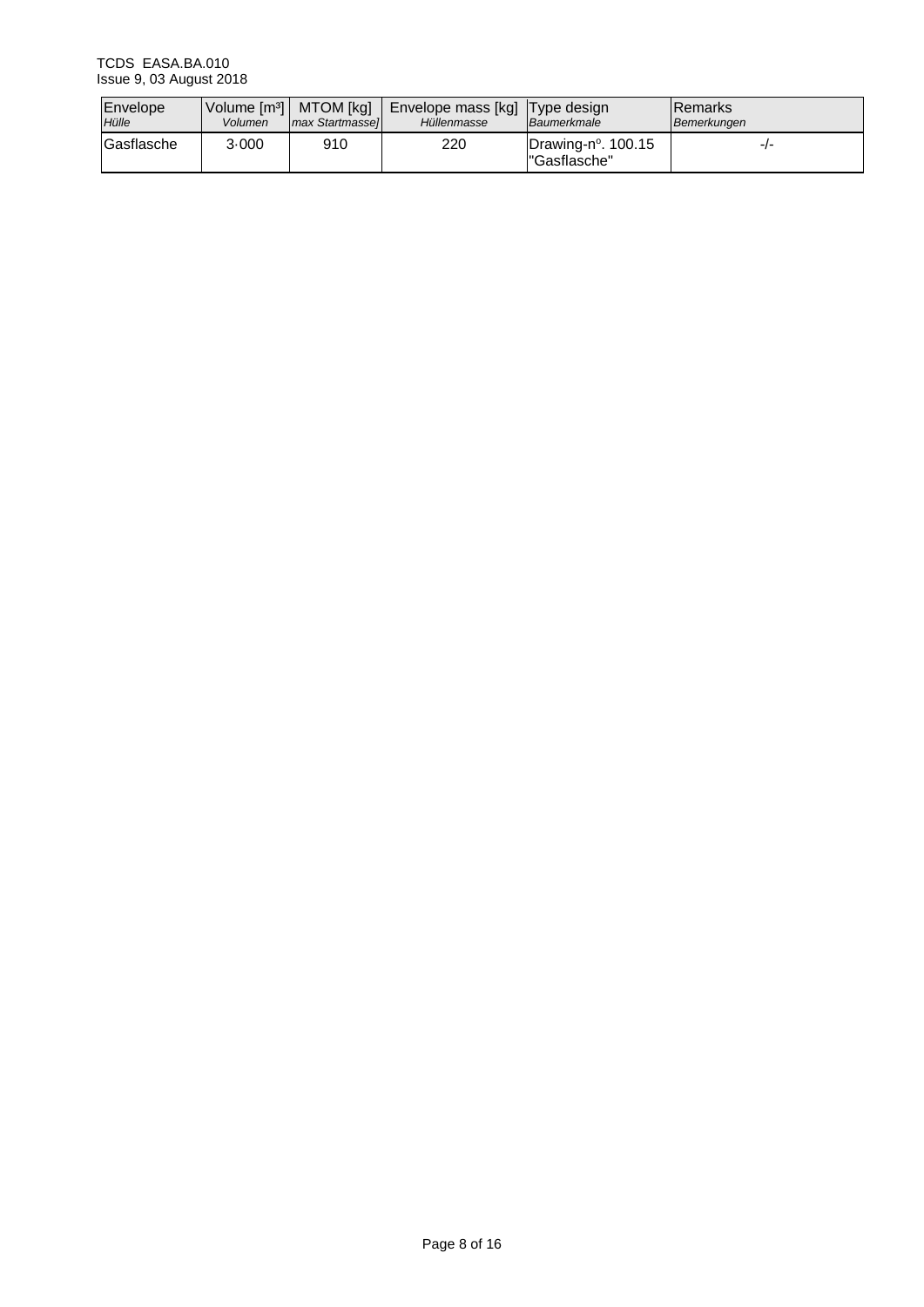| Envelope<br>Hülle | Volume $[m^3]$<br>Volumen | MTOM [kg]<br>max Startmasse] | Envelope mass [kg]<br>Hüllenmasse | Type design<br><b>Baumerkmale</b>                  | Remarks<br>Bemerkungen                            |
|-------------------|---------------------------|------------------------------|-----------------------------------|----------------------------------------------------|---------------------------------------------------|
| Gasbehälter       | 3.000                     | 900                          | 228                               | Drawing-no. 100.15.1 -/-<br>"Gasbehälter"          |                                                   |
| Schwartau         | 4.000                     | 994                          | 180                               | Sonderbauform fire<br>balloons-<br>Schwartau 40/24 | $-/-$                                             |
| Auto              | $3 - 600$                 | 916                          | 216                               | Drawing-no. 100.7<br>"Auto"                        | $-/-$                                             |
| Clown-Kopf        | 3.000                     | 900                          | 155                               | Drawing-no. 100.17<br>"Clown-Kopf"                 | $-/-$                                             |
| Kasper            | 4.300                     | 1.040                        | 233                               | Drawing-no. 100.18<br>"Kasper"                     | $-/-$                                             |
| <b>Sky Heart</b>  | 4.300                     | 1.040                        | 245                               | Drawing-no. 100.19<br>"Sky Heart"                  | Ino breather holes <i>keine</i><br>Lüftungslöcher |
| Cat               | 3.000                     | 910                          | 149                               | Drawing-no. 100.10<br>"Katze"                      | $-/-$                                             |
| <b>Pig 30</b>     | 3.000                     | 910                          | 162                               | Drawing-no. 100.20<br>"Sparkasse-PIG 30"           | $-/-$                                             |
| Pig 36            | 3.600                     | 1 0 4 0                      | 198                               | Drawing-no. 100.21<br>"Sparkasse-PIG 36"           | $-/-$                                             |
| Sunflower 36      | 4 200                     | 1 1 5 0                      | 274                               | Drawing-no. 100.22<br>"Sunflower 36"               | $-/-$                                             |
| Euter             | 3 4 0 0                   | 1040                         | 160                               | Drawing 100.1                                      | based on type fire ballons G                      |

### Table 3: Burner Data

| <b>Burner</b><br><b>Brenner</b> | Burner mass [kg]<br><b>Brennermasse</b> | min/max pressure [MPa]<br>min/max Druck | <b>IRemarks</b><br>Bemerkungen                                                             |
|---------------------------------|-----------------------------------------|-----------------------------------------|--------------------------------------------------------------------------------------------|
| Optima IV                       | 24                                      | 3,0/10                                  | Double unit with one liquid burner<br>Doppelbrennereinheit mit einer Flüssigbrennereinheit |
| <b>IFB</b> V                    | 25                                      | 3,0/10                                  | Double unit with one liquid burner<br>Doppelbrennereinheit mit einer Flüssigbrennereinheit |
| IFB <sub>6</sub>                | 26                                      | 3,0/10                                  | see/vgl. $1$ )                                                                             |
| FB <sub>7</sub>                 | 26                                      | 0,3/1,0                                 | see/vgl. 2)                                                                                |

# Table 4: Load Frame Data

| Load Frame<br>Lastrahmen | Length [cm]<br>Länge | Width [cm]<br><b>Breite</b> | Frame mass [kg] Remarks<br>Rahmenmasse | Bemerkungen                                                                                                                 |
|--------------------------|----------------------|-----------------------------|----------------------------------------|-----------------------------------------------------------------------------------------------------------------------------|
| 201.6                    | 73                   | 73                          |                                        | Small frame with mechanical height adjustment<br>Kleiner Rahmen mit mechanischer Höhenverstellung                           |
| 201.7                    | 73                   | 73                          |                                        | Small frame with gas spring height adjustment (TM 8025-<br>37)<br>Kleiner Rahmen mit Gasdruckfeder-Verstellung (TM 8025-37) |
| BR-F-01-<br>0001         | 73                   | 73                          |                                        | Burner frame without height adjustment<br>Rahmen ohne Höhenverstellung                                                      |
| BR-G-01-<br>0001         | 68                   | 68                          |                                        | Burner frame for single burner; without height adjustment<br>Rahmen für Einzelbrenner; ohne Höhenverstellung                |

Table 5: Basket Data

l

<sup>&</sup>lt;sup>1)</sup> The FB 6 double burner consists of two separate FB 6 burner units *Der FB 6 Doppelbrenner besteht aus zwei einzelnen FB 6 Brennereinheiten*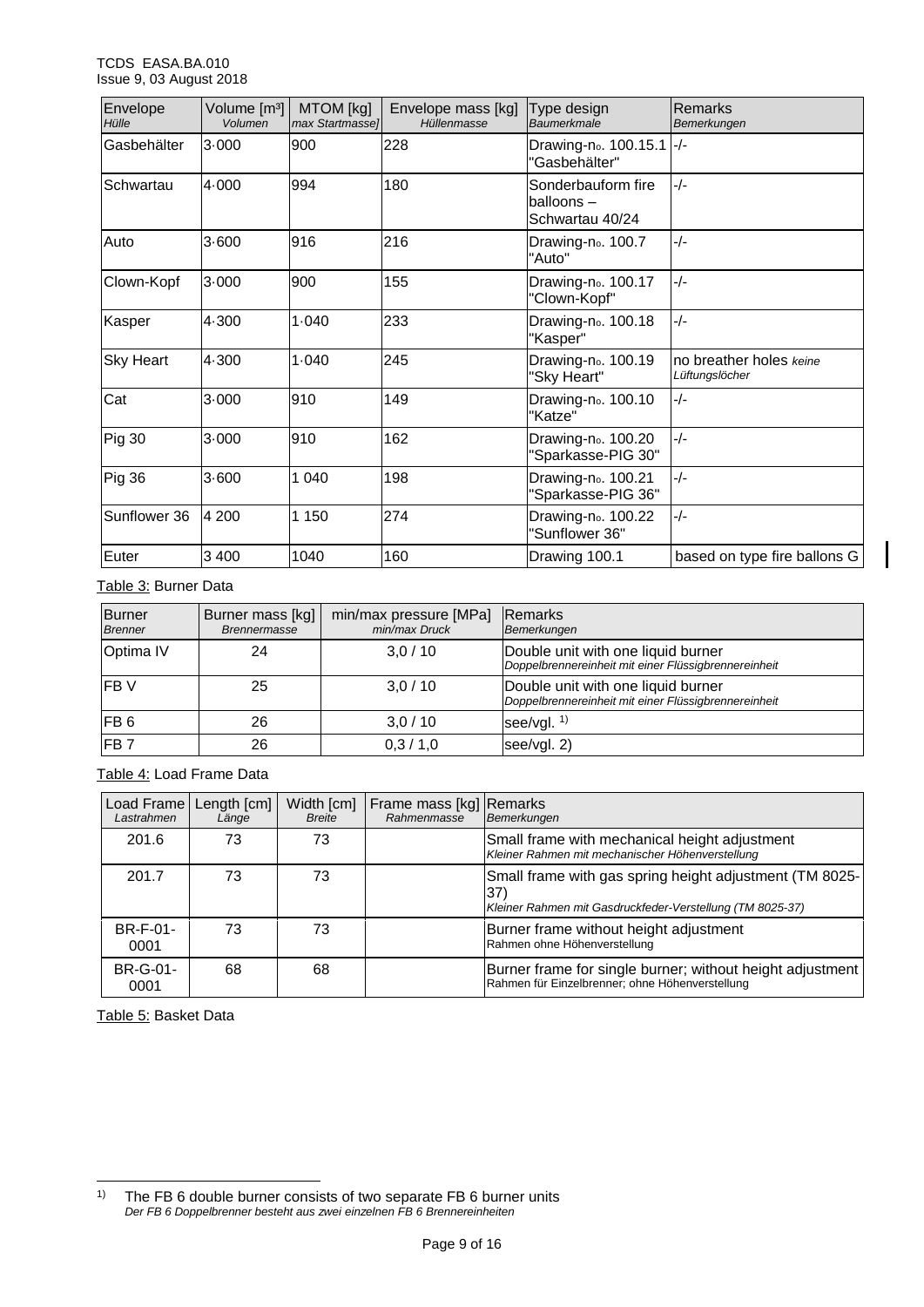l

| <b>Basket</b><br>Korb | Length [cm]<br>Länge | Width [cm]<br><b>Breite</b> | Wall height <sup>2)</sup> [cm]<br>Wandhöhe | Basket mass [kg]<br>Korbmasse | Occupants $3)$<br>Besatzung | Remarks<br>Bemerkungen |
|-----------------------|----------------------|-----------------------------|--------------------------------------------|-------------------------------|-----------------------------|------------------------|
| M/3                   | 130                  | 100                         | 110                                        | 43                            | max.3                       | -/-                    |
| III/4                 | 130                  | 115                         | 105/110                                    | 63                            | max 4                       | $-I -$                 |
| IV/5                  | 145                  | 115                         | 105/110                                    | 69                            | max 5                       | $-1$                   |
| V/5                   | 155                  | 120                         | 110                                        | 79                            | max 5                       | $-1$                   |
| V-A                   | 155                  | 120                         | 110                                        | 82                            | max 5                       | -/-                    |
| V <sub>1</sub> /6     | 175                  | 125                         | 110                                        | 90                            | max 6                       | $-1-$                  |

| Table 6: Burner, Load Frame, Basket Combination Data |  |
|------------------------------------------------------|--|
|------------------------------------------------------|--|

| Envelope<br>Hülle | $\ddot{}$ | <b>Burners</b><br><b>Brenner</b> | Load Frames<br>Lastrahmen     | <b>Baskets</b><br>Korb             | Remarks<br>Bemerkungen                                                                         |
|-------------------|-----------|----------------------------------|-------------------------------|------------------------------------|------------------------------------------------------------------------------------------------|
| Teekanne          | $\ddot{}$ | Optima IV,<br>FB V, FB 6         | $+201.6, 201.7$               | $+1$                               | Double burner<br>Doppelbrenner                                                                 |
| Teefix            | $\ddot{}$ | Optima IV,<br>FB V, FB 6         | $+201.6, 201.7$               | $+10$                              | Double burner<br>Doppelbrenner                                                                 |
| Ottifant          | $\ddot{}$ | Optima IV,<br>FB V, FB 6         | $+201.6, 201.7$               | $+V/5$                             | Double burner<br>Doppelbrenner                                                                 |
| Gutfried          | $\ddot{}$ | Optima IV,<br>FB V, FB 6         | $+201.6, 201.7$               | $+1$                               | Double burner<br>Doppelbrenner                                                                 |
| <b>Bierglas</b>   | $\ddot{}$ | Optima IV,<br>FB V, FB 6         | $+201.6, 201.7$               | $+V/5$                             | Double burner<br>Doppelbrenner                                                                 |
| Kopfhörer         |           | $+$ FB V, FB 6                   | $+201.6, 201.7$               | $+V/5$                             | Double burner<br>Doppelbrenner                                                                 |
| Erdbeere          |           | $+$ FB V, FB 6                   | $+201.6, 201.7$               | $+V/A$                             | Double burner; further baskets see TM 8041-1<br>Doppelbrenner: weitere Körbe vgl. TM 8041-1    |
| Katze             | $\ddot{}$ | Optima IV,<br>FB V, FB 6         | $+201.6, 201.7$               | $+1$                               | Double burner<br>Doppelbrenner                                                                 |
| Kater             | $\ddot{}$ | Optima IV,<br>FB V, FB 6         | $+201.6, 201.7$               | $+V/5$                             | Double burner<br>Doppelbrenner                                                                 |
| Pinguin           |           | $+$ FB V, FB 6                   | $+201.6, 201.7$               | $+$ $VI/6$                         | Double burner; further baskets see TM 8045-1<br>Doppelbrenner; weitere Körbe vgl. TM 8045-1    |
| Vase              |           | $+$ FB V, FB 6                   | $+201.6, 201.7$               | $+1$                               | Double burner; further baskets see TM 8058-1<br>Doppelbrenner; weitere Körbe vgl. TM 8058-1    |
| Kopf              |           | $+$ FB V, FB 6                   | $+201.6, 201.7$               | $+$ $ V/5, V/5,$<br>V-A, V/5, VI/6 | Double burner; further baskets see TM 8067-1<br>Doppelbrenner; weitere Körbe vgl. TM 8067-1    |
| Maus              |           | $+$ FB V, FB 6                   | $+201.6, 201.7$               | $+$ VI/6                           | Double burner; further baskets see TM 8071-1<br>Doppelbrenner; weitere Körbe vgl. TM 8071-1    |
| Lefax             |           | $+$ FB V, FB 6                   | $+201.6, 201.7$               | $+$ $ V/5, V/5,$<br>V-A, V/5, VI/6 | Double burner; further baskets see TM 8072-1<br>Doppelbrenner; weitere Körbe vgl. TM 8072-1    |
| Gasflasche        |           | $+$ FB V, FB 6                   | $+201.6, 201.7$               | $+$ III/4, IV/5, V/5               | Double burner; further baskets see TM 8073-1<br>Doppelbrenner; weitere Körbe vgl. TM 8073-1    |
| Gasbehälter       |           |                                  | $+$ FB V, FB 6 + 201.6, 201.7 | III/4, IV/5,<br>V-A, V/5           | Double burner; further baskets see TM 8073a-<br>1 Doppelbrenner; weitere Körbe vgl. TM 8073a-1 |

<sup>2)</sup> Inner basket wall height measured from solid bottom floor up to and including upper basket rim padding *Korbwandinnenhöhe gemessen vom festen Korbboden bis einschließlich gepolsterter Korgoberkante*

<sup>&</sup>lt;sup>3)</sup> The permissible number of occupants/fuel cells is listed in the data matrix of the Flight Manual Die maximale Korbzuladung sowie die maximale Startmasse sind der Datenmatrix im Flughandbuch zu entnehmen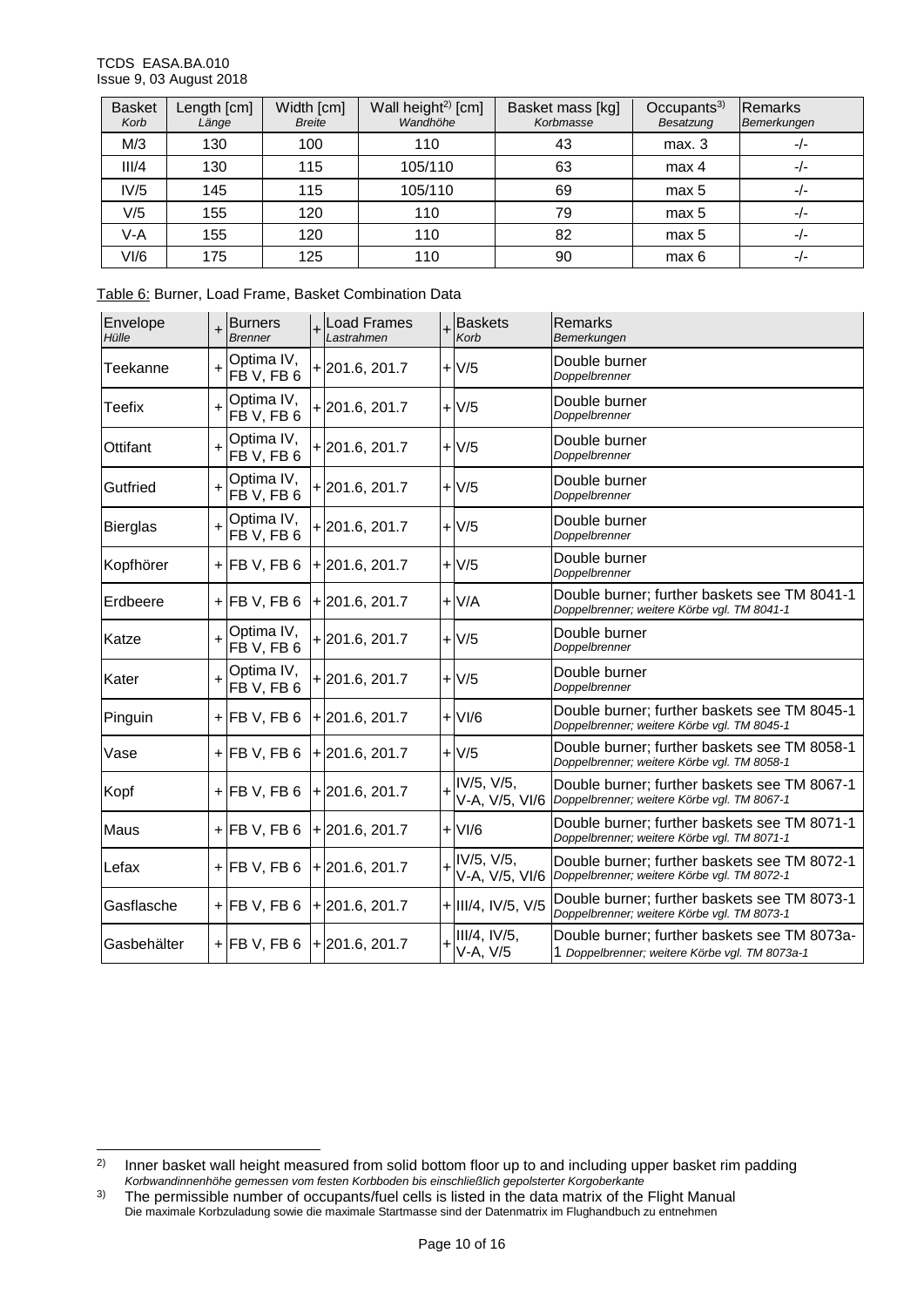| Envelope<br>Hülle | $\ddot{}$ | <b>Burners</b><br><b>Brenner</b> | +Load Frames<br>Lastrahmen    | +Baskets<br>Korb    | Remarks<br>Bemerkungen                                                                      |
|-------------------|-----------|----------------------------------|-------------------------------|---------------------|---------------------------------------------------------------------------------------------|
| Schwartau         |           | $+$ FB V, FB 6                   | $+201.6, 201.7$               | $+$ VI/6            | Double burner; further baskets see TM 8077-1<br>Doppelbrenner; weitere Körbe vgl. TM 8077-1 |
| Auto              |           | $+$ FB V, FB 6                   | $+201.6, 201.7$               | $+V/5$              | Double burner; further baskets see TM 8078-1<br>Doppelbrenner; weitere Körbe vgl. TM 8078-1 |
| Clown-Kopf        |           | $+$ FB 6                         | $+201.6, 201.7$               | $+V/5$              | Double burner<br>Doppelbrenner                                                              |
| Kasper            |           | $+$ FB 6                         | $+201.6, 201.7$               | $+V/5$              | Double burner<br>Doppelbrenner                                                              |
| <b>Sky Heart</b>  |           | $+$ FB 6                         | $+201.6, 201.7$               | $+$ $V/5$ , $V/6$   | Double burner<br>Doppelbrenner                                                              |
| Cat               |           | $+$ FB V,FB 6                    | $+201.6, 201.7$               | $+ V/5$             | Double burner<br>Doppelbrenner                                                              |
| <b>Pig 30</b>     |           | $+$ FB V, FB 6                   | $+201.6, 201.7$               | $+$ IV/5, V/5, VI/6 | Double burner<br>Doppelbrenner                                                              |
| <b>Pig 36</b>     |           | $+$ FB V, FB 6                   | $+201.6, 201.7$               | $+$ IV/5, V/5, VI/6 | Double burner<br>Doppelbrenner                                                              |
| Sunflower 36      |           | $+$ FB V, FB 6,                  | $+201.6, 201.7$               | $+$ V/5, VI/6       | Double burner<br>Doppelbrenner                                                              |
| Euter             |           | FB V, FB 6,<br>FB 7              | BR-F-01-0001,<br>201.6, 201.7 | $+$ IV/5, V/5, VI/6 | Double burner<br>Doppelbrenner                                                              |

### Table 7: Flight and Maintenance Manual

| Envelope<br>Hülle | <b>Flight Manual pages</b><br>Flughandbuchseiten                                                                                                                                                                                                                                                                                                                                                                                                                                                                                                                     |
|-------------------|----------------------------------------------------------------------------------------------------------------------------------------------------------------------------------------------------------------------------------------------------------------------------------------------------------------------------------------------------------------------------------------------------------------------------------------------------------------------------------------------------------------------------------------------------------------------|
| Teekanne          | Flight Manual "Teekanne" on the basis of the Flight Manual fire balloons, Issue January 1987 as well<br>as approved subsequent supplements and changes from September 1997, amended by the pages 1,<br>5.4, 7, 8.1, 11A, 14, 34, 34a, 36, 41, 53, 60, 68, 69.1, 77, Issue April 2001<br>Flughandbuch "Teekanne" auf Basis des Flughandbuchs fire balloons, Ausgabe Januar1987 sowie spätere anerkannte<br>Änderungsstände ab September 1997, ergänzt durch die Seiten 1, 5.4, 7, 8.1, 11A, 14, 34, 34a, 36, 41, 53, 60, 68, 69.1, 77,<br>Ausgabe April 2001          |
| <b>Teefix</b>     | Flight Manual "Teefix" on the basis of the Flight Manual fire balloons, Issue January 1987 as well as<br>approved subsequent supplements and changes from September 1997, amended by the pages 1,<br>5.4, 7, 8.1, 11A, 14, 34, 34a, 36, 41, 53, 60, 68, 69.1, 77, Issue April 2001<br>Flughandbuch "Teefix" auf Basis des Flughandbuchs fire balloons, Ausgabe Januar 1987 sowie spätere anerkannte<br>Änderungsstände ab September 1997, ergänzt durch die Seiten 1, 5.4, 7, 8.1, 11A, 14, 34, 34a, 36, 41, 53, 60, 68, 69.1, 77,<br>Ausgabe April 2001             |
| <b>Ottifant</b>   | Flight Manual "Ottifant" on the basis of the Flight Manual fire balloons, Issue January 1987 as well as<br>LBA-approved subsequent supplements and changes from September 1997, amended by the pages<br>1, 5.4, 7, 8.1, 11A, 14, 34, 34a, 36, 41, 53, 60, 68, 69.1, 77, Issue April 2001<br>Flughandbuch "Ottifant" auf Basis des Flughandbuchs fire balloons, Ausgabe Januar 1987 sowie spätere LBA-anerkannte<br>Änderungsstände ab September 1997, ergänzt durch die Seiten 1, 5.4, 7, 8.1, 11A, 14, 34, 34a, 36, 41, 53, 60, 68, 69.1, 77,<br>Ausgabe April 2001 |
| Gutfried          | Flight Manual "Gutfried" on the basis of the Flight Manual fire balloons, Issue January 1987 as well as<br>approved subsequent supplements and changes from September 1997, amended by the pages 1,<br>5.4, 7, 8.1, 11A, 14, 34, 34a, 36, 41, 53, 60, 68, 69.1, 77, Issue April 2001<br>Flughandbuch "Gutfried" auf Basis des Flughandbuchs fire balloons, Ausgabe Januar 1987 sowie spätere anerkannte<br>Ånderungsstände ab September 1997, ergänzt durch die Seiten 1, 5.4, 7, 8.1, 11A, 14, 34, 34a, 36, 41, 53, 60, 68, 69.1, 77,<br>Ausgabe April 2001         |
| Bierglas          | Flight Manual "Bierglas" on the basis of the Flight Manual fire balloons, Issue January 1987 as well as<br>approved subsequent supplements and changes from September 1997, amended by the pages 1,<br>5.4, 7, 8.1, 11A, 14, 34, 34a, 36, 41, 53, 60, 68, 69.1, 77, Issue April 2001<br>Flughandbuch "Bierglas" auf Basis des Flughandbuchs fire balloons, Ausgabe Januar 1987 sowie spätere anerkannte<br>Änderungsstände ab September 1997, ergänzt durch die Seiten 1, 5.4, 7, 8.1, 11A, 14, 34, 34a, 36, 41, 53, 60, 68, 69.1, 77,<br>Ausgabe April 2001         |
| Kopfhörer         | Flight Manual "Kopfhörer" on the basis of the Flight Manual fire balloons, Issue January 1987 as well<br>as approved subsequent supplements and changes from September 1997, amended by the pages 1,<br>5.4, 7, 8.1, 11A, 14, 34, 34a, 36, 41, 53, 60, 68, 69.1, 77, Issue April 2001<br>Flughandbuch "Kopfhörer" auf Basis des Flughandbuchs fire balloons, Ausgabe Januar 1987 sowie spätere anerkannte<br>Änderungsstände ab September 1997, ergänzt durch die Seiten 1, 5.4, 7, 8.1, 11A, 14, 34, 34a, 36, 41, 53, 60, 68, 69.1, 77,<br>Ausgabe April 2001       |
| Erdbeere          | Flight Manual "Erdbeere" on the basis of the Flight Manual fire balloons, Issue January 1987 as well<br>as approved subsequent supplements and changes from September 1997, amended by the pages 1,<br>5.4, 7, 8.1, 11A, 14, 34, 34a, 36, 41, 53, 60, 68, 69.1, 77, Issue April 2001                                                                                                                                                                                                                                                                                 |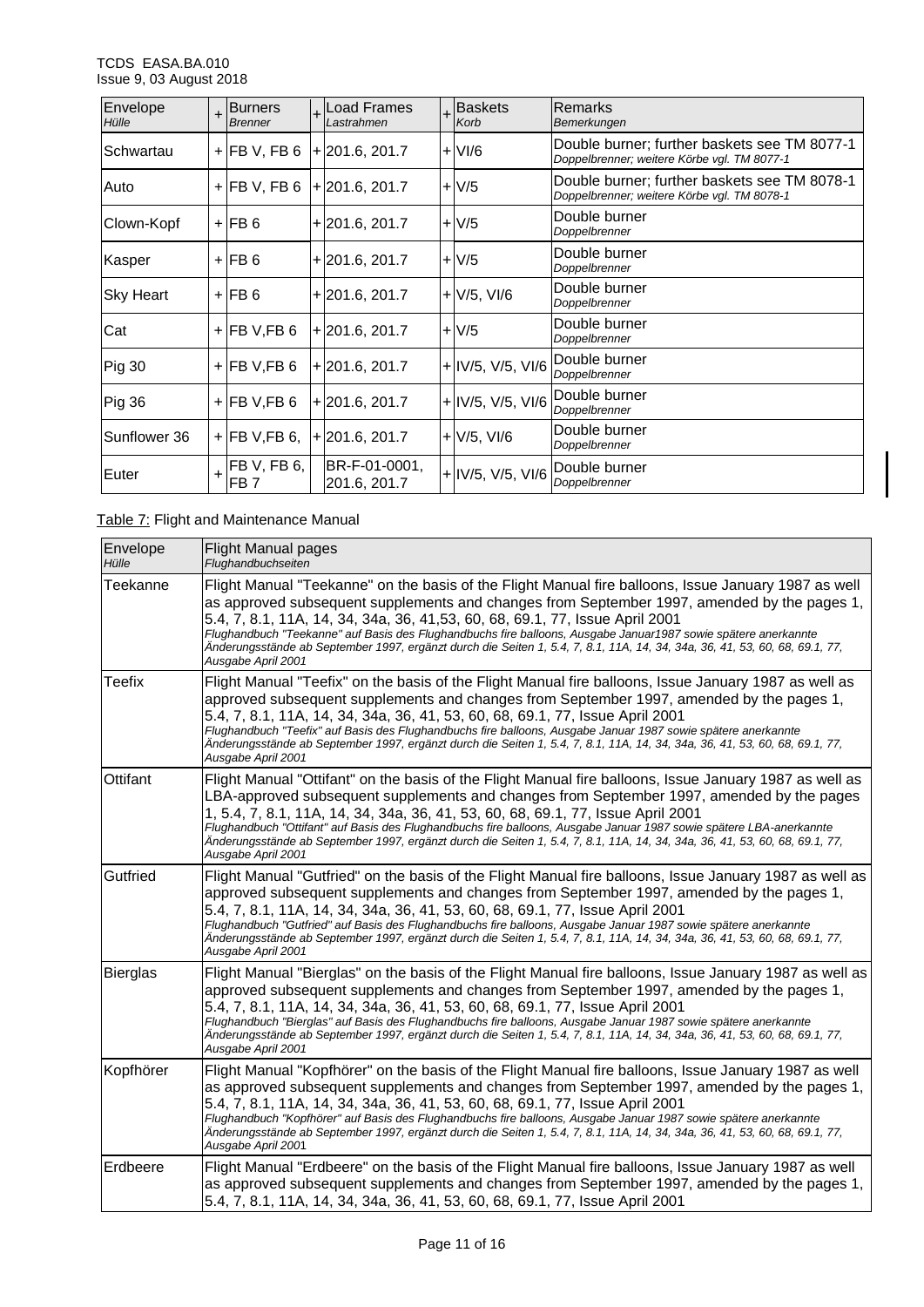| Envelope<br>Hülle | <b>Flight Manual pages</b><br>Flughandbuchseiten                                                                                                                                                                                                                                                                                                                                                                                                                                                                                                                                                                                                                                                                                                                                                                                                                                                                                                                                                                                                                                                                                                                                                                                                                                                                              |
|-------------------|-------------------------------------------------------------------------------------------------------------------------------------------------------------------------------------------------------------------------------------------------------------------------------------------------------------------------------------------------------------------------------------------------------------------------------------------------------------------------------------------------------------------------------------------------------------------------------------------------------------------------------------------------------------------------------------------------------------------------------------------------------------------------------------------------------------------------------------------------------------------------------------------------------------------------------------------------------------------------------------------------------------------------------------------------------------------------------------------------------------------------------------------------------------------------------------------------------------------------------------------------------------------------------------------------------------------------------|
|                   | Flughandbuch "Erdbeere" auf Basis des Flughandbuchs fire balloons, Ausgabe Januar 1987 sowie spätere anerkannte<br>Änderungsstände ab September 1997, ergänzt durch die Seiten 1, 5.4, 7, 8.1, 11A, 14, 34, 34a, 36, 41, 53, 60, 68, 69.1, 77,<br>Ausgabe April 2001                                                                                                                                                                                                                                                                                                                                                                                                                                                                                                                                                                                                                                                                                                                                                                                                                                                                                                                                                                                                                                                          |
| Katze             | Flight Manual "Katze" on the basis of the Flight Manual fire balloons, Issue January 1987 as well as<br>approved subsequent supplements and changes from September 1997, amended by the pages 1,<br>5.4, 7, 8.1, 11A, 14, 34, 34a, 36, 41, 53, 60, 68, 69.1, 77, Issue April 2001<br>Flughandbuch "Katze" auf Basis des Flughandbuchs fire balloons, Ausgabe Januar 1987 sowie spätere anerkannte<br>Änderungsstände ab September 1997, ergänzt durch die Seiten 1, 5.4, 7, 8.1, 11A, 14, 34, 34a, 36, 41, 53, 60, 68, 69.1, 77,<br>Ausgabe April 2001                                                                                                                                                                                                                                                                                                                                                                                                                                                                                                                                                                                                                                                                                                                                                                        |
| Kater             | Flight Manual "Kater" on the basis of the Flight Manual fire balloons, Issue January 1987 as well as<br>LBA-approved subsequent supplements and changes from September 1997, amended by the pages<br>1, 5.4, 7, 8.1, 11A, 14, 34, 34a, 36, 41, 53, 60, 68, 69.1, 77, Issue April 2001<br>Flughandbuch "Kater" auf Basis des Flughandbuchs fire balloons, Ausgabe Januar 1987 sowie spätere anerkannte<br>Änderungsstände ab September 1997, ergänzt durch die Seiten 1, 5.4, 7, 8.1, 11A, 14, 34, 34a, 36, 41, 53, 60, 68, 69.1, 77,<br>Ausgabe April 2001                                                                                                                                                                                                                                                                                                                                                                                                                                                                                                                                                                                                                                                                                                                                                                    |
| Pinguin           | Flight Manual "Pinguin" on the basis of the Flight Manual fire balloons, Issue January 1987 as well as<br>approved subsequent supplements and changes from September 1997, amended by the pages 1,<br>5.4, 7, 8.1, 11A, 14, 34, 34a, 36, 41, 53, 60, 68, 69.1, 77, Issue April 2001<br>Flughandbuch "Pinguin" auf Basis des Flughandbuchs fire balloons, Ausgabe Januar 1987 sowie spätere anerkannte<br>Änderungsstände ab September 1997, ergänzt durch die Seiten 1, 5.4, 7, 8.1, 11A, 14, 34, 34a, 36, 41, 53, 60, 68, 69.1, 77,<br>Ausgabe April 2001                                                                                                                                                                                                                                                                                                                                                                                                                                                                                                                                                                                                                                                                                                                                                                    |
| Vase              | Flight Manual "Vase" on the basis of the Flight Manual fire balloons, Issue January 1987 as well as<br>approved subsequent supplements and changes from September 1997, amended by the pages 1,<br>5.4, 7, 8.1, 11A, 14, 34, 34a, 36, 41, 53, 60, 68, 69.1, 77, Issue April 2001<br>Flughandbuch "Vase" auf Basis des Flughandbuchs fire balloons, Ausgabe Januar 1987 sowie spätere anerkannte<br>Änderungsstände ab September 1997, ergänzt durch die Seiten 1, 5.4, 7, 8.1, 11A, 14, 34, 34a, 36, 41, 53, 60, 68, 69.1, 77,<br>Ausgabe April 2001                                                                                                                                                                                                                                                                                                                                                                                                                                                                                                                                                                                                                                                                                                                                                                          |
| Kopf              | Flight Manual "Kopf" on the basis of the Flight Manual fire balloons, Issue January 1987 as well as<br>approved subsequent supplements and changes from September 1997, amended by the pages 1,<br>5.4, 7, 8.1, 11A, 14, 34, 34a, 36, 41, 53, 60, 68, 69.1, 77, Issue April 2001<br>Flughandbuch "Kopf" auf Basis des Flughandbuchs fire balloons, Ausgabe Januar 1987 sowie spätere anerkannte<br>Änderungsstände ab September 1997, ergänzt durch die Seiten 1, 5.4, 7, 8.1, 11A, 14, 34, 34a, 36, 41, 53, 60, 68, 69.1, 77,<br>Ausgabe April 2001                                                                                                                                                                                                                                                                                                                                                                                                                                                                                                                                                                                                                                                                                                                                                                          |
| Maus              | Flughandbuch "Maus" auf Basis des Flughandbuchs fire balloons, Ausgabe Januar 1987 sowie<br>spätere anerkannte Änderungsstände ab September 1997, ergänzt durch die Seiten 1, 5.4, 7, 8.1,<br>11A, 14, 34, 34a, 36, 41, 53, 60, 68, 69.1, 77, Ausgabe April 2001<br>Flight Manual "Maus" on the basis of the Flight Manual fire balloons, Issue January 1987 as well as approved subsequent<br>supplements and changes from September 1997, amended by the pages 1, 5.4, 7, 8.1, 11A, 14, 34, 34a, 36, 41, 53, 60, 68,<br>69.1, 77, Issue April 2001                                                                                                                                                                                                                                                                                                                                                                                                                                                                                                                                                                                                                                                                                                                                                                          |
| Lefax             | Flight Manual "Lefax" on the basis of the Flight Manual fire balloons, Issue January 1987 as well as<br>approved subsequent supplements and changes from September 1997, amended by the pages 1,<br>5.4, 7, 8.1, 11A, 14, 34, 34a, 36, 41, 53, 60, 68, 69.1, 77, Issue April 2001<br>Flughandbuch "Lefax" auf Basis des Flughandbuchs fire balloons, Ausgabe Januar 1987 sowie spätere anerkannte<br>Änderungsstände ab September 1997, ergänzt durch die Seiten 1, 5.4, 7, 8.1, 11A, 14, 34, 34a, 36, 41, 53, 60, 68, 69.1, 77,<br>Ausgabe April 2001                                                                                                                                                                                                                                                                                                                                                                                                                                                                                                                                                                                                                                                                                                                                                                        |
| Gasflasche        | 1) Flight Manual for the individual product "Gasflasche" on the basis of the Flight Manual fire balloons<br>G of Theo Schroeder fire balloons GmbH, Issue January 1987, as well as approved subsequent<br>supplements and changes from September 1997 onwards, supplemented by the pages 1, 7, 8.1,<br>11A, 14, 34, 34a, 36, 41, 53, 60, 68, 69.1 und 77, Issue August 1998<br>Flughandbuch für das Einzelstück "Gasflasche" auf Basis des Flughandbuchs fire balloons G der Firma Theo Schroeder fire<br>balloons GmbH, Ausgabe Januar 1987, sowie alle weiteren anerkannten Ausgaben und Ergänzungen ab Änderungsstand<br>September 1997, ergänzt durch die Seiten 1, 7, 8.1, 11A, 14, 34, 34a, 36, 41, 53, 60, 68, 69.1 und 77, Ausgabe August 1998<br>2) Flight Manual "Gasflasche" on the basis of the Flight Manual fire balloons, Issue January 1987 as<br>well as approved subsequent supplements and changes from September 1997, amended by the<br>pages 1, 5.4, 7, 8.1, 11A, 14, 34, 34a, 36, 41, 53, 60, 68, 69.1, 77, Issue April 2001<br>Flughandbuch "Gasflasche" auf Basis des Flughandbuchs fire balloons, Ausgabe Januar 1987 sowie spätere anerkannte<br>Ånderungsstände ab September 1997, ergänzt durch die Seiten 1, 5.4, 7, 8.1, 11A, 14, 34, 34a, 36, 41, 53, 60, 68, 69.1, 77,<br>Ausgabe April 2001 |
| Gasbehälter       | Flight Manual for the individual product "Gasbehälter" on the basis of the Flight Manual fire balloons G<br>of Theo Schroeder fire balloons GmbH, Issue January 1987, as well as approved subsequent<br>supplements and changes from September 1997 onwards, supplemented by the pages 1, 7, 8.1, 11A,<br>14, 34, 34a, 36, 41, 53, 60, 68, 69.1 und 77, Issue April 2001<br>Flughandbuch für das Einzelstück "Gasbehälter" auf Basis des Flughandbuchs fire balloons G der Firma Theo Schroeder fire<br>balloons GmbH, Ausgabe Januar 1987, sowie alle weiteren anerkannten Ausgaben und Ergänzungen ab Änderungsstand<br>September 1997, ergänzt durch die Seiten 1, 5.4, 7, 8.1, 11A, 14, 34, 34a, 36, 41, 53, 60, 68, 69.1 und 77, Ausgabe April 2001                                                                                                                                                                                                                                                                                                                                                                                                                                                                                                                                                                      |
| Schwartau         | 1) Flight Manual for the individual product "Schwartau" on the basis of the Flight Manual fire balloons<br>G of Theo Schroeder fire balloons GmbH, Issue January 1987, as well as approved subsequent                                                                                                                                                                                                                                                                                                                                                                                                                                                                                                                                                                                                                                                                                                                                                                                                                                                                                                                                                                                                                                                                                                                         |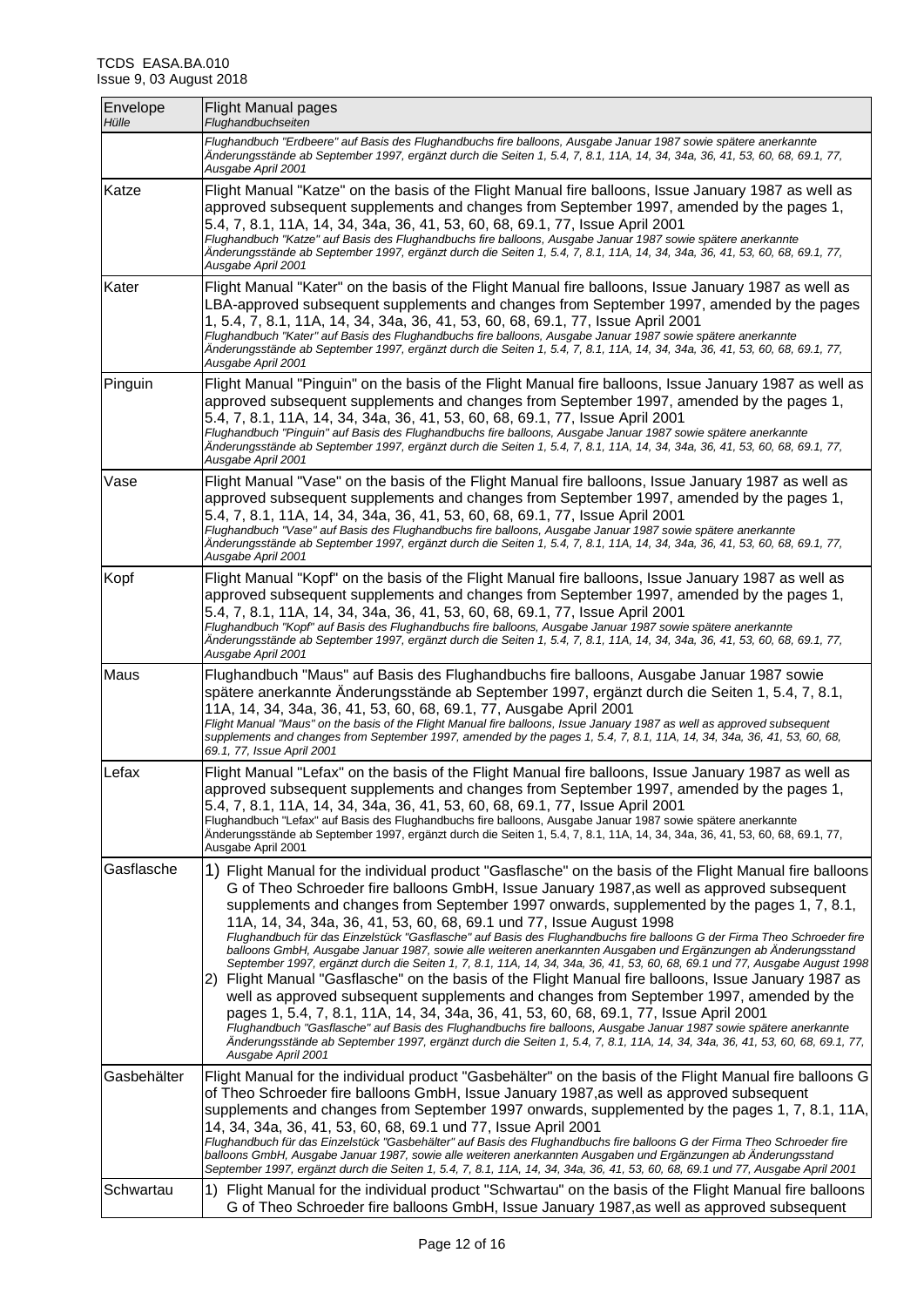| Envelope<br>Hülle              | <b>Flight Manual pages</b><br>Flughandbuchseiten                                                                                                                                                                                                                                                                                                                                                                                                                                                                                                                                                                                                                                                                                                                                                                                                                                                                                                                                                                                                                                                                                                                                                                                                                                      |
|--------------------------------|---------------------------------------------------------------------------------------------------------------------------------------------------------------------------------------------------------------------------------------------------------------------------------------------------------------------------------------------------------------------------------------------------------------------------------------------------------------------------------------------------------------------------------------------------------------------------------------------------------------------------------------------------------------------------------------------------------------------------------------------------------------------------------------------------------------------------------------------------------------------------------------------------------------------------------------------------------------------------------------------------------------------------------------------------------------------------------------------------------------------------------------------------------------------------------------------------------------------------------------------------------------------------------------|
|                                | supplements and changes from September 1997 onwards, supplemented by the pages 1, 7, 8, 8a<br>und 12.1, Issue April 1999<br>Flughandbuch für das Einzelstück "Schwartau" auf Basis des Flughandbuchs fire balloons G der Firma Theo Schroeder fire<br>balloons GmbH, Ausgabe Januar 1987, sowie alle weiteren anerkannten Ausgaben und Ergänzungen ab Änderungsstand<br>September 1997, ergänzt durch die Seiten 1, 7, 8, 8a und 12.1, Ausgabe April 1999<br>2) Flight Manual "Schwartau" on the basis of the Flight Manual fire balloons, Issue January 1987 as<br>well as approved subsequent supplements and changes from September 1997, amended by the<br>pages 1, 5.4, 7, 8.1, 11A, 14, 34, 34a, 36, 41, 53, 60, 68, 69.1, 77, Issue April 2001<br>Flughandbuch "Schwartau" auf Basis des Flughandbuchs fire balloons, Ausgabe Januar 1987 sowie spätere anerkannte<br>Ånderungsstände ab September 1997, ergänzt durch die Seiten 1, 5.4, 7, 8.1, 11A, 14, 34, 34a, 36, 41, 53, 60, 68, 69.1, 77,<br>Ausgabe April 2001                                                                                                                                                                                                                                                        |
| Auto                           | 1) Flight Manual for the individual product "Auto" on the basis of the Flight Manual fire balloons G of<br>Theo Schroeder fire balloons GmbH, Issue January 1987, as well as approved subsequent<br>supplements and changes from September 1997 onwards, supplemented by the pages 1, 5.4, 7,<br>8.1, 11A, 14, 34, 34a, 36, 41, 53, 60, 68, 69.1, 77, Issue April 2001<br>Flughandbuch für das Einzelstück "Auto" auf Basis des Flughandbuchs fire balloons G der Firma Theo Schroeder fire<br>balloons GmbH, Ausgabe Januar 1987, sowie alle weiteren anerkannten Ausgaben und Ergänzungen ab Anderungsstand<br>September 1997, ergänzt durch die Seiten 1, 7, 8, 8a, 8b, 34a, 36, 53, 68, 69.1 und 77, Ausgabe Juni 1999<br>2) Flight Manual "Auto" on the basis of the Flight Manual fire balloons, Issue January 1987 as well as<br>approved subsequent supplements and changes from September 1997, amended by the pages 1,<br>5.4, 7, 8.1, 11A, 14, 34, 34a, 36, 41, 53, 60, 68, 69.1, 77, Issue April 2001<br>Flughandbuch "Auto" auf Basis des Flughandbuchs fire balloons, Ausgabe Januar 1987 sowie spätere anerkannte<br>Änderungsstände ab September 1997, ergänzt durch die Seiten 1, 5.4, 7, 8.1, 11A, 14, 34, 34a, 36, 41, 53, 60, 68, 69.1, 77,<br>Ausgabe April 2001 |
| Clown-Kopf                     | Flight Manual for the individual piece "Clown-Kopf", Issue November 2002, as well as LBA-approved<br>subsequent supplements and changes<br>Flughandbuch für das Einzelstück "Clown-Kopf", Ausgabe November 2002, sowie spätere LBA-anerkannte Änderungen und<br>Ergänzungen                                                                                                                                                                                                                                                                                                                                                                                                                                                                                                                                                                                                                                                                                                                                                                                                                                                                                                                                                                                                           |
| Kasper                         | Flight Manual fire balloons, issue November 2001, including supplemental pages "fire balloons<br>Kasper" 9-13; 16-19; 35, 42, 43, 45, 46, 52, 81 and 95 dated June 2005 as well as approved<br>subsequent supplements and changes Flughandbuch fire balloons, Ausgabe November 2001 mit Ergänzungsseiten<br>"fire balloons Kasper" 9-13; 16-19; 35, 42, 43, 45, 46, 52, 81 und 95, Juni 2005, jeweils in aktueller Ausgabe sowie anerkannte<br>nachfolgende Ergänzungen und Änderungen<br>Maintenance Manual fire balloons, issue January 1987 including supplemental pages "fire balloons<br>Kasper" 21, 21a, 31a and 39.1, Juni 2005, as well as approved subsequent supplements and<br>changes Wartungshandbuch fire balloons GmbH, Ausgabe 1987 mit Ergänzungsseiten "fire balloons Kasper" 21, 21a, 31a<br>und 39.1, Juni 2005, in aktueller Ausgabe sowie anerkannte nachfolgende Ergänzungen und Änderungen                                                                                                                                                                                                                                                                                                                                                                    |
| <b>Sky Heart</b>               | Flight Manual fire balloons, issue November 2001, including supplemental pages "fire balloons Sky<br>Heart" 2, 3, 9, 10-13, 42, 43, 45 and 46, dated September 2008 as well as approved subsequent<br>supplements and changes Flughandbuch fire balloons, Ausgabe November 2001 mit Ergänzungsseiten "fire balloons Sky<br>Heart" 2, 3, 9, 10-13, 42, 43, 45 and 46, September 2008, jeweils in aktueller Ausgabe sowie anerkannte nachfolgende<br>Ergänzungen und Änderungen<br>Maintenance Manual fire balloons, issue January 1987 as well as approved subsequent supplements<br>and changes Wartungshandbuch fire balloons GmbH, Ausgabe 1987 sowie anerkannte nachfolgende Ergänzungen und<br>Anderungen                                                                                                                                                                                                                                                                                                                                                                                                                                                                                                                                                                         |
| Cat                            | Flight Manual fire balloons, issue November 2001, including supplemental pages "fire balloons Cat" 9-<br>13; 16-19; 35, 42, 43, 45, 46, 52, 81 and 95 dated June 2009 as well as approved subsequent<br>Supplements and changes Flughandbuch fire balloons, Ausgabe November 2001 mit Ergänzungsseiten "fire balloons<br>Cat" 9-13; 16-19; 35, 42, 43, 45, 46, 52, 81 und 95, Juni 2005, jeweils in aktueller Ausgabe sowie anerkannte nachfolgende<br>Ergänzungen und Änderungen<br>Maintenance Manual fire balloons, issue January 1987 as well as approved subsequent supplements<br>and changes Wartungshandbuch fire balloons GmbH, Ausgabe 1987 sowie anerkannte nachfolgende Ergänzungen und<br>Änderungen                                                                                                                                                                                                                                                                                                                                                                                                                                                                                                                                                                     |
| <b>Pig 30</b><br><b>Pig 36</b> | Flight Manual fire balloons, issue November 2001, plus Flight Manual Supplement "fire balloons<br>Sparkasse Pig" dated 27 May 2011 as well as approved subsequent changes Flughandbuch fire balloons,<br>Ausgabe November 2001, in Verbindung mit Flughandbuch-Ergänzung "fire balloons Sunflower 36", 27. Mai 2011, sowie<br>nachfolgende anerkannte Änderungen<br>Maintenance Manual fire balloons, issue January 1987 as well as approved subsequent supplements<br>and changes Wartungshandbuch fire balloons GmbH, Ausgabe 1987 sowie anerkannte nachfolgende Ergänzungen und<br>Änderungen                                                                                                                                                                                                                                                                                                                                                                                                                                                                                                                                                                                                                                                                                      |
| Sunflower 36                   | Flight Manual fire balloons, issue November 2001, plus Flight Manual Supplement "fire balloons<br>Sunflower 36" dated December 2010 as well as approved subsequent changes Flughandbuch fire balloons,<br>Ausgabe November 2001, in Verbindung mit Flughandbuch-Ergänzung "fire balloons Sparkasse Pig", Dezember 2010, sowie<br>nachfolgende anerkannte Änderungen<br>Maintenance Manual fire balloons, issue January 1987 as well as approved subsequent supplements<br>and changes Wartungshandbuch fire balloons GmbH, Ausgabe 1987 sowie anerkannte nachfolgende Ergänzungen und<br>Änderungen                                                                                                                                                                                                                                                                                                                                                                                                                                                                                                                                                                                                                                                                                   |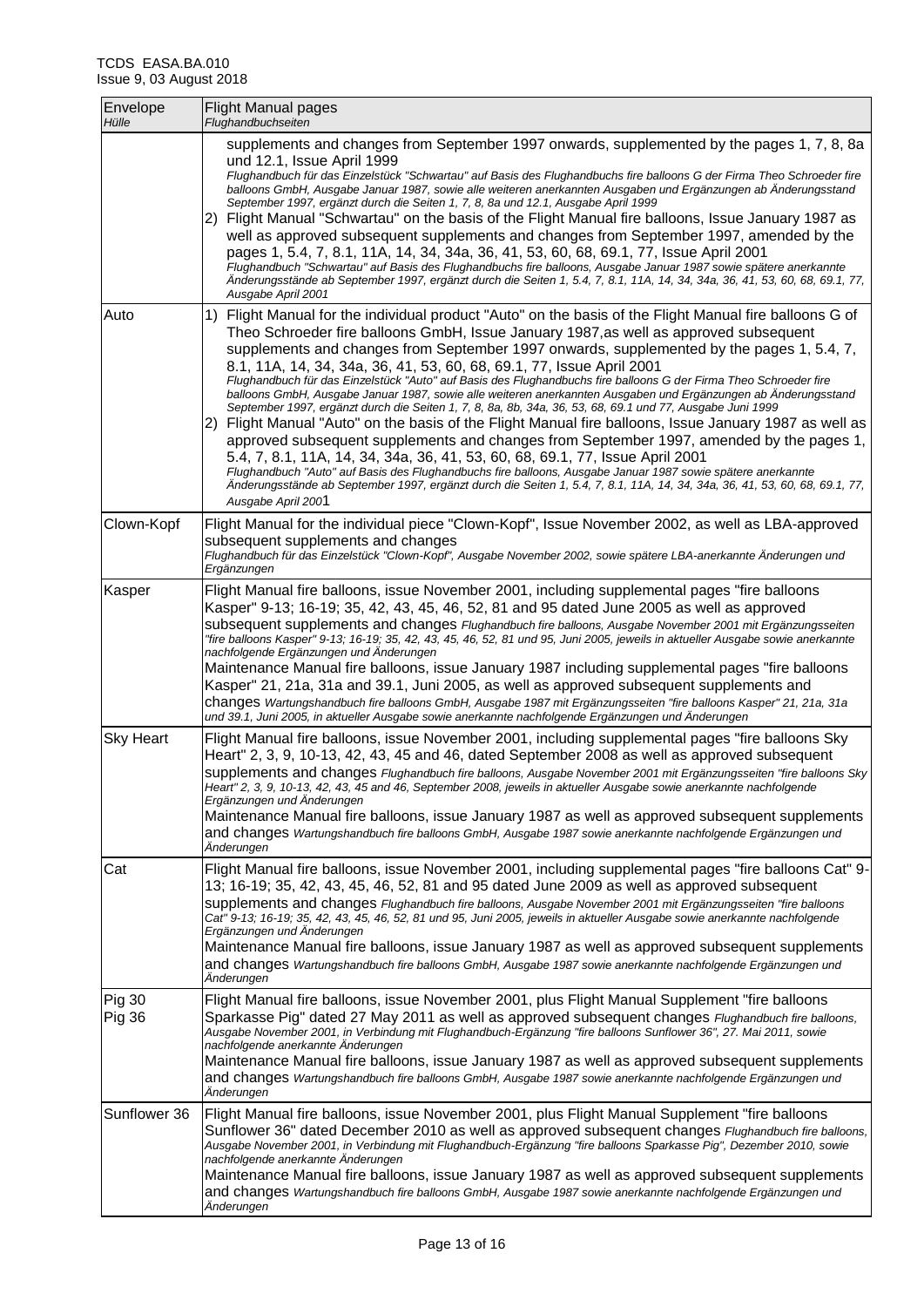| Envelope | <b>Flight Manual pages</b>                                                                                                                                                                                                                                                                                                                                                            |
|----------|---------------------------------------------------------------------------------------------------------------------------------------------------------------------------------------------------------------------------------------------------------------------------------------------------------------------------------------------------------------------------------------|
| Hülle    | Flughandbuchseiten                                                                                                                                                                                                                                                                                                                                                                    |
| Euter    | Flight Manual fire balloons, issue November 2001 and Flight Manual Supplement K.1<br>Ausgabe November 2001, in Verbindung mit Flughandbuch-Anhang K.1<br>Maintenance Manual fire balloons, issue January 1987 as well as approved subsequent supplements<br>and changes Wartungshandbuch fire balloons GmbH, Ausgabe 1987 sowie anerkannte nachfolgende Ergänzungen und<br>Anderungen |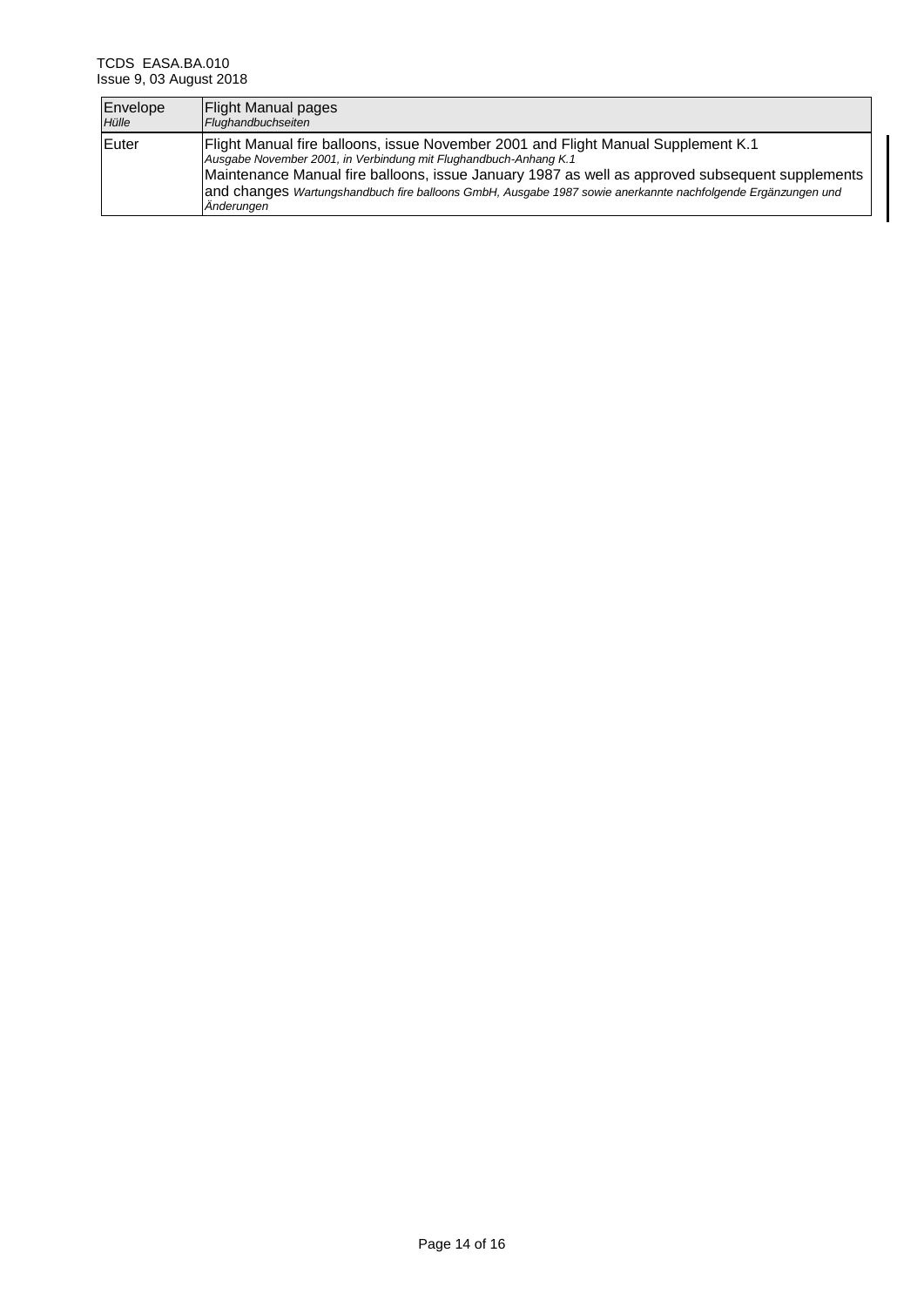### Table 8: Combination with other Manufacturers parts

|             | Envelope<br>Hülle | <b>IRemarks</b><br>Bemerkungen                                                                                                                                                                                                                                              |
|-------------|-------------------|-----------------------------------------------------------------------------------------------------------------------------------------------------------------------------------------------------------------------------------------------------------------------------|
| all<br>alle |                   | Currently no combination with parts other than fuel cells and instruments permitted; for details see<br><b>Flight Manual</b><br>Derzeit sind keine Kombinationen mit Teilen, außer Druckgasbehältern und Instrumenten, zulässig; weitere Einzelheiten siehe<br>Flughandbuch |
|             | Euter             | Combinations as described in flight manual appendices for the use of other manufacturers equipment<br>Kombination wie beschrieben in den Flughandbuch Anhängen für die Verwendung von Ausrüstung anderer Hersteller                                                         |

# Table 9: Notes specific to envelopes

| Envelope<br>Hülle | Remarks<br>Bemerkungen                                                                                                                                                                                                                                                                                                                                                                                                                                                                                                                                                                                                                                               |
|-------------------|----------------------------------------------------------------------------------------------------------------------------------------------------------------------------------------------------------------------------------------------------------------------------------------------------------------------------------------------------------------------------------------------------------------------------------------------------------------------------------------------------------------------------------------------------------------------------------------------------------------------------------------------------------------------|
| Teekanne          | When applying the Technical Note TM 8028/1-1 the Flight Manual "Teekanne", Issue April 2001 and<br>subsequent supplements and changes, becomes mandatory<br>Mit Durchführung der TM 8028/1-1 wird als Betriebsanweisung das Flughandbuch "Teekanne", Ausgabe April 2001 und<br>nachfolgende Ergänzungen und Änderungen, verbindlich                                                                                                                                                                                                                                                                                                                                  |
| Teefix            | When applying the Technical Note TM 8028/1-1 the Flight Manual "Teefix", Issue April 2001 and<br>subsequent supplements and changes, becomes mandatory<br>Mit Durchführung der TM 8028/1-1 wird als Betriebsanweisung das Flughandbuch "Teefix", Ausgabe April 2001 und nachfolgende<br>Ergänzungen und Änderungen, verbindlich                                                                                                                                                                                                                                                                                                                                      |
| Ottifant          | 1) The use for commercial passenger transport according to the stipulations of the Technical Note TM<br>8029-1, LBA-approved dated 7 September 1992 is permitted<br>Der Verwendungszweck "Personenbeförderung 3" gemäß den Angaben der Technischen Mitteilung 8029-1, LBA-anerkannt<br>am 7. September 1992, ist zulässig<br>2) When applying the Technical Note TM 8029-2 the Flight Manual "Ottifant", Issue April 2001 and<br>subsequent supplements and changes, becomes mandatory<br>Mit Durchführung der TM 8029-2 wird als Betriebsanweisung das Flughandbuch "Ottifant", Ausgabe April 2001 und<br>nachfolgende Ergänzungen und Änderungen, verbindlich      |
| Gutfried          | 1) The use for commercial passenger transport according to the stipulations of the Technical Note TM<br>8030-1, LBA-approved dated 7 May 1992 is permitted<br>Der Verwendungszweck "Personenbeförderung 3" gemäß den Angaben der Technischen Mitteilung 8030-1, LBA-anerkannt<br>am 7. Mai 1992, ist zulässig<br>When applying the Technical Note TM 8030-2 the Flight Manual "Gutfried", Issue April 2001 and<br>2)<br>subsequent supplements and changes, becomes mandatory<br>Mit Durchführung der TM 8030-2 wird als Betriebsanweisung das Flughandbuch "Gutfried", Ausgabe April 2001 und<br>nachfolgende Ergänzungen und Änderungen, verbindlich               |
| Bierglas          | When applying the Technical Note TM 8034-1 the Flight Manual "Bierglas", Issue April 2001 and<br>subsequent supplements and changes, becomes mandatory<br>Mit Durchführung der TM 8034-1 wird als Betriebsanweisung das Flughandbuch "Bierglas", Ausgabe April 2001 und nachfolgende<br>Ergänzungen und Änderungen, verbindlich                                                                                                                                                                                                                                                                                                                                      |
| Kopfhörer         | 1) The use for commercial passenger transport according to the stipulations of the Technical Note TM<br>8030-1, LBA-approved dated 7 September 1992 is permitted<br>Der Verwendungszweck "Personenbeförderung 3" gemäß den Angaben der Technischen Mitteilung 8030-1, LBA-anerkannt<br>am 7. September 1992, ist zulässig<br>When applying the Technical Note TM 8030-1 the Flight Manual "Kopfhörer", Issue April 2001 and<br>2)<br>subsequent supplements and changes, becomes mandatory<br>Mit Durchführung der TM 8039-1 wird als Betriebsanweisung das Flughandbuch "Kopfhörer", Ausgabe April 2001 und<br>nachfolgende Ergänzungen und Änderungen, verbindlich |
| Erdbeere          | The use for commercial passenger transport according to the stipulations of the Technical Note TM<br>1).<br>8030-1, LBA-approved dated 7 September 1992 is permitted<br>Der Verwendungszweck "Personenbeförderung 3" gemäß den Angaben der Technischen Mitteilung 8030-1, LBA-anerkannt<br>am 7. September 1992, ist zulässig<br>2) When applying the Technical Note TM 8041-1 the Flight Manual "Erdbeere", Issue April 2001 and<br>subsequent supplements and changes, becomes mandatory<br>Mit Durchführung der TM 8041-1 wird als Betriebsanweisung das Flughandbuch "Erdbeere", Ausgabe April 2001 und<br>nachfolgende Ergänzungen und Änderungen, verbindlich  |
| Katze             | When applying the Technical Note TM 8041-1 the Flight Manual "Katze", Issue April 2001 and<br>subsequent supplements and changes, becomes mandatory<br>Mit Durchführung der TM 8042-1 wird als Betriebsanweisung das Flughandbuch "Katze", Ausgabe April 2001 und nachfolgende<br>Ergänzungen und Änderungen, verbindlich                                                                                                                                                                                                                                                                                                                                            |
| Kater             | When applying the Technical Note TM 8041a-1 the Flight Manual "Kater", Issue April 2001 and<br>subsequent supplements and changes, becomes mandatory<br>Mit Durchführung der TM 8042a-1 wird als Betriebsanweisung das Flughandbuch "Kater", Ausgabe April 2001 und nachfolgende<br>Ergänzungen und Änderungen, verbindlich                                                                                                                                                                                                                                                                                                                                          |